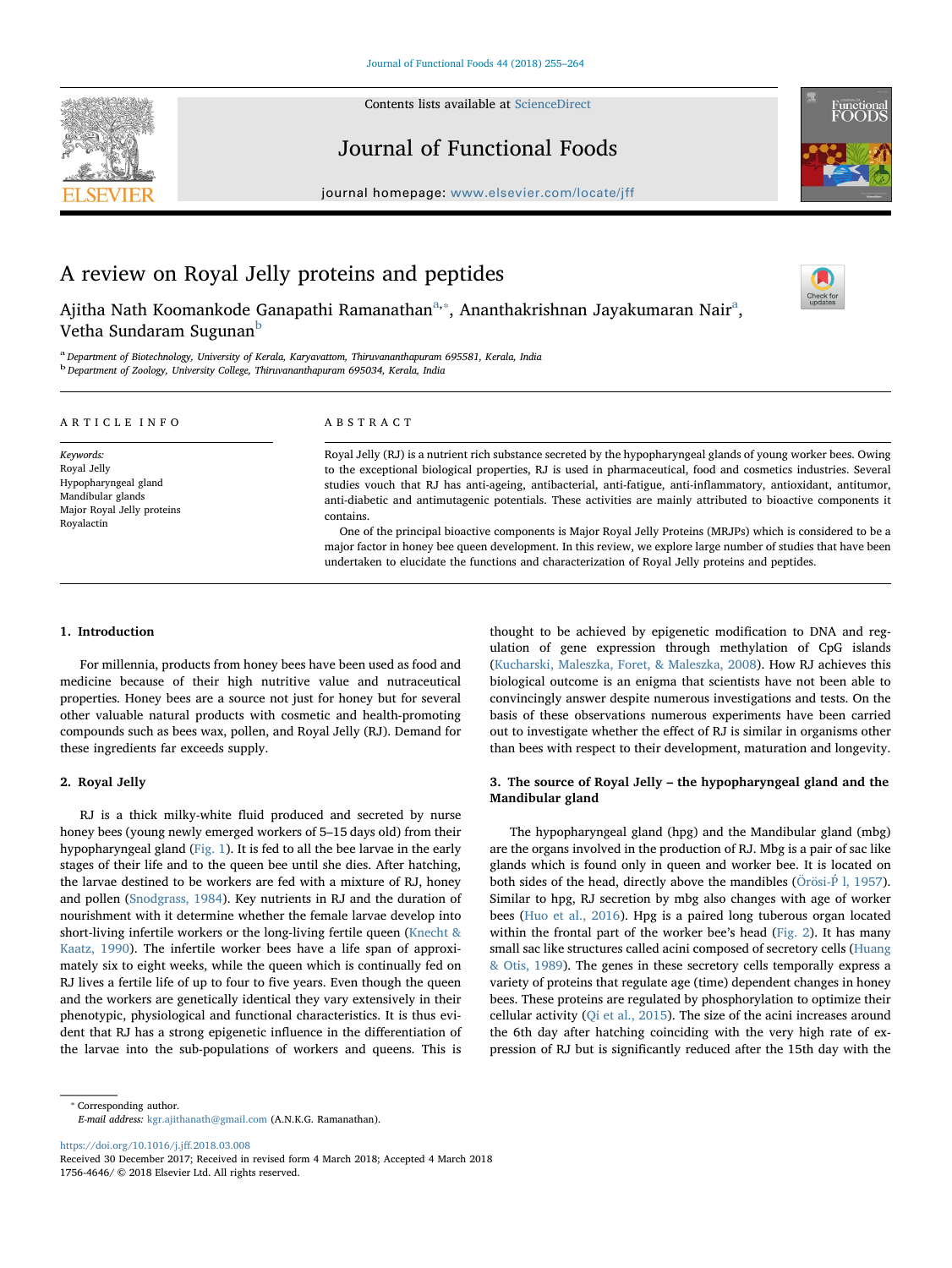<span id="page-1-0"></span>

Fig. 1. Image of honey comb cell filled with Royal Jelly.

<span id="page-1-1"></span>

Fig. 2. Hypopharyngeal gland: Image from light microscopy.

colour changing from cream to pale yellow [\(Chanchao, Srimawong, &](#page-7-0) [Wongsiri, 2006; Hrassnigg & Crailsheim, 1998; Huang & Otis, 1989;](#page-7-0) [Liu, Wang, Zhou, & Zeng, 2015\)](#page-7-0).

Both hpgs and mbgs produce RJ but only hpgs are involved in the production of proteins. Rate of protein synthesis in the hpg is thus highest in nurse bees and lowest in foragers [\(Knecht & Kaatz, 1990](#page-8-0)). This coincides with the synthesis and expression levels of protein rich RJ when the female worker bees are in the young nurse stage and the cessation of its expression when they start flying out as foragers.

When the bees become foragers, the glands shrink and switches to the expression of enzymes such as α-glucosidase, lucine arylamidase and invertase which are needed for the production of honey ([Chanchao](#page-7-0) [et al., 2006; Kubo et al., 1996; Simpson, Riedel, & Wilding, 1968;](#page-7-0) [Suwannapong, Chaiwongwattanakul, & Benbow, 2010](#page-7-0)). Thus the foragers are no longer able to produce Royal Jelly.

For an apiculturist, on a bio-commercial perspective, a bio-technological intervention that succeeds in retaining a healthy honey bee colony will be advantageous in boosting the production of RJ.

#### 4. Composition of Royal Jelly

RJ has a pH between 3.6 and 4.2. Water forms the major component at 60–70% (w/w) followed by proteins at 9–18% (w/w) and total sugars at 10–16% (w/w). It also contains small amounts of lipids, vitamins, salts and free amino acids [\(Bogdanov, 2011; Ramadan & Al-](#page-7-1)[Ghamdi, 2012; Rembold & Dietz, 1966; Sabatini, Marcazzan, Caboni,](#page-7-1) [Bogdanov, & Almeida-Muradian, 2009; Xue, Wu, & Wang, 2017](#page-7-1)).

The composition of RJ varies with seasons and ecological conditions

around the location where the bees inhabit and forage. It also differs according to the race [\(Sano et al., 2004\)](#page-8-6) and caste of the honey bee ([Brouwers, Ebert, & Beetsma, 1987\)](#page-7-2), physiological and metabolic differences between the nurse bees ([Brouwers et al., 1987; Lercker,](#page-7-2) [Caboni, Vecchi, Sabatini, & Nanetti, 1993](#page-7-2)), and the time of harvest of RJ [\(Scarselli et al., 2005; Zheng, Hu, & Dietemann, 2010](#page-8-7)).

Among the 9–18% proteins, majority of them are categorised as Major Royal Jelly Proteins (MRJPs), of which Major Royal Jelly Protein 1 (MRJP1) accounts for more than 45% [\(Furusawa et al., 2008](#page-7-3)). This is the most studied protein and considered to be the key factor that directs the development of the honey bee queen [\(Kamakura, 2011\)](#page-8-8).

#### 5. Proteins from Royal Jelly

Analyses of the Royal Jelly proteins show that 82–90% (w/w) is constituted by MRJPs [\(Drapeau, Albert, Kucharski, Prusko, & Maleszka,](#page-7-4) [2006; Santos et al., 2005; Schmitzova et al., 1998](#page-7-4)). [Santos et al. \(2005\)](#page-8-9) [and Shinkhede and Tembhare \(2009\)](#page-8-9) used evidence obtained through histological and transmission electron microscope studies to show that MRJPs are produced in the hpg of nurse bees. Apart from hpg, [Buttstedt, Moritz, and Erler \(2013a\)](#page-7-5) also examined the expression of mrjps in various body parts (head, thorax and abdomen) of worker bees (nurse and foragers), queen bee (mated and unmated) and drones.

MRJPs are named by the order of the molecular weight or simply numbered according to the order in which they were discovered resulting in different names for the same proteins. MRJPs are named by the order of the molecular weight or simply numbered according to the order in which they were discovered resulting in different names for the same proteins. [Table 1](#page-2-0) shows the different names by which the major royal jelly proteins are known. Within the RJ protein family, nine members have been identified viz. MRJP1, MRJP2, MRJP3, MRJP4, MRJP5, MRJP6, MRJP7, MRJP8 and MRJP9 which are encoded by nine different genes. [Fig. 3,](#page-3-0) briefly shows the classification and functions of MRJPs.

These complex proteins of MRJP family contain high amounts of amino acids necessary for nourishing both the queen bee and larvae. Arginine, histidine, isoleucine, leucine, lysine, methionine, phenylalanine, threonine, tryptophan and valine are the ten essential amino acids most commonly seen in MRJPs; with MRJP1 having 48%, MRJP2 having 47%, MRJP3 having 39.3%, MRJP4 having 44.5%, MRJP5 having 51.4%, MRJP6 having 42%, MRJP7 having 48.3%, MRJP8 having 49.5% and MRJP9 having 47.3% amino acid content. MRJP5 is rich in arginine and methionine while the predominant amino acids in MRJP1, MRJP2 and MRJP4 are leucine and valine. The major amino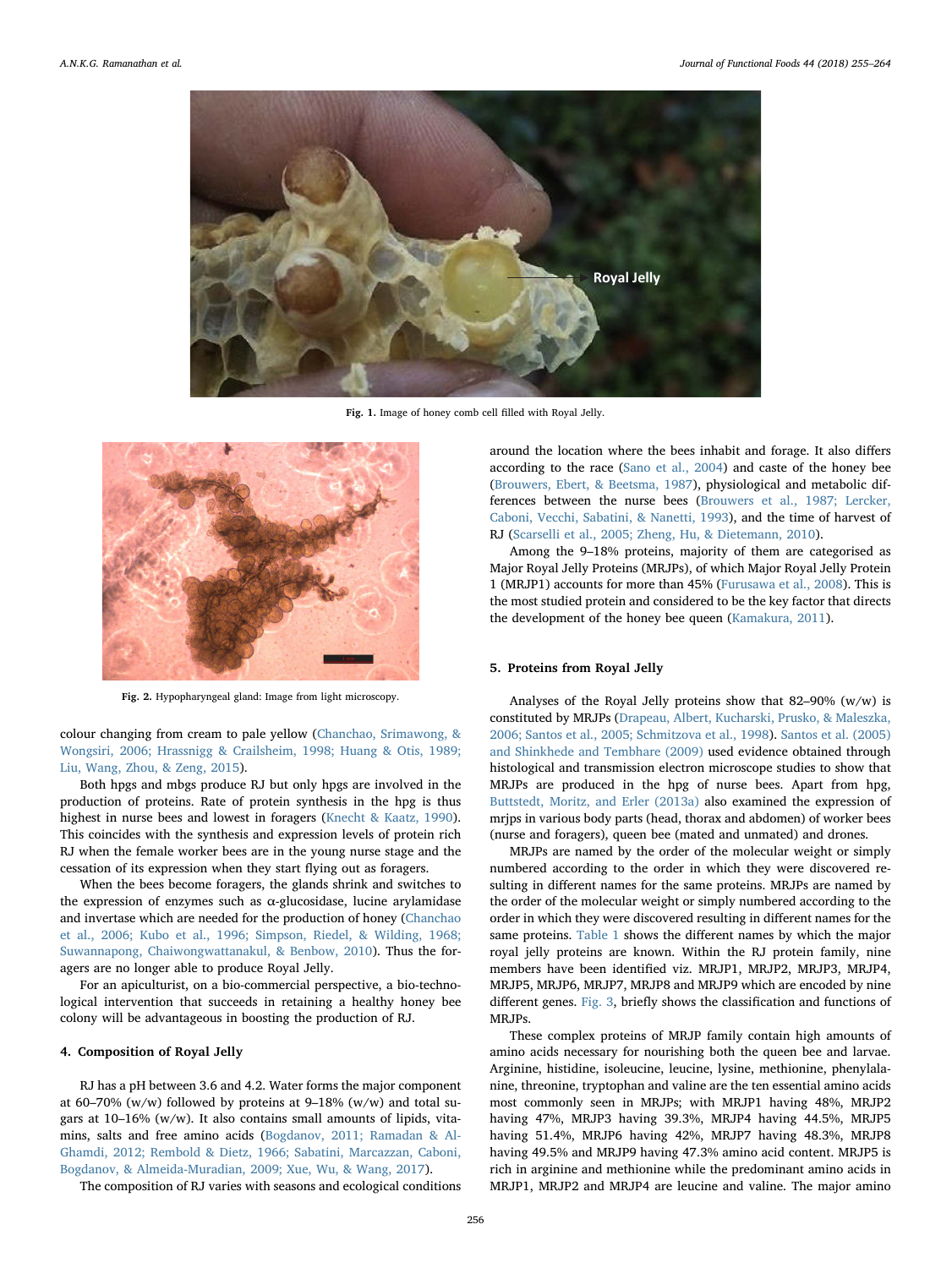#### <span id="page-2-0"></span>Table 1

Names and molecular weights for MRJP1-MRJP9.

| Proteins                                       | Amino-acid<br>content                   | Alternative name                                                                                                                                      | Molecular weight<br>(kDa)                                                                                                                 | References                                                                                                                                                                                                                                                                                                                                                                                                                                                                                                           |
|------------------------------------------------|-----------------------------------------|-------------------------------------------------------------------------------------------------------------------------------------------------------|-------------------------------------------------------------------------------------------------------------------------------------------|----------------------------------------------------------------------------------------------------------------------------------------------------------------------------------------------------------------------------------------------------------------------------------------------------------------------------------------------------------------------------------------------------------------------------------------------------------------------------------------------------------------------|
| MRJP1                                          | 48%                                     | Apalbumin 1                                                                                                                                           | 56<br>57<br>NA <sup>a</sup>                                                                                                               | Kubo et al. (1996) and Ohashi et al. (1997, 2000)<br>Kamakura, Fukuda, et al. (2001), Kamakura, Suenobu, et al. (2001)<br>Bilikova et al. (2002, 2009), Biilikova and Simuth (2010) (2010), Majtán et al. (2006), Scarselli<br>et al. (2005), Šimúth (2001), Šimúth et al. (2004), Tao et al. (2008), Fontana et al. (2004),<br>Rosmilah et al. (2008), Šimúth et al. (2004), Shen et al. (2015) and Xia et al. (2006)                                                                                               |
|                                                |                                         | Apalbumin $\alpha$<br>D III protein<br>P56kP-4<br>$RJP-1$<br>RJP-3<br><b>RJPX</b><br>Royalactin<br>MRJP1 oligomer<br>MRJP1 oligomer<br>MRJP1 oligomer | NA <sup>a</sup><br>NA <sup>a</sup><br>NA <sup>a</sup><br>NA <sup>a</sup><br>NA <sup>a</sup><br>NA <sup>a</sup><br>55<br>280<br>350<br>420 | Schmitzova et al. (1998) and Šimuth, Bíliková, and Kovácová (2003)<br>Moriyama, Ito, Omote, Miura, and Tsumoto (2015) and Watanabe et al. (1996,1998)<br>Kamakura and Sakaki (2006), Ohashi et al. (1997) and Schmitzova et al. (1998)<br>Kamakura, Fukuda, et al. (2001)<br>Kucharski et al. (1998)<br>Klaudiny, Kulifajová, et al. (1994)<br>Kamakura (2011)<br>Kamakura (2011) and Ramadan and Al-Ghamdi (2012)<br>Bilikova et al. (2002), Kimura et al. (2003) and Šimúth (2001)<br>Tamura, Amano, et al. (2009) |
| MRJP2                                          | 47%                                     | Royal jelly glycol-protein<br>(RJGP)<br>Apalbumin 2<br>Apalbumin $β$                                                                                  | 50<br>55<br>NA <sup>a</sup><br>NA <sup>a</sup><br>52<br>49                                                                                | Kubo et al. (1996), Ohashi et al. (2000)<br>Kimura et al. (1996)<br>Scarselli et al. (2005) and Šimúth et al. (2004)<br>Schmitzova et al. (1998) and Šimuth et al. (2003)<br>Nozaki et al. (2012)<br>Schmitzova et al. (1998)                                                                                                                                                                                                                                                                                        |
| MRJP3                                          | 39.3%                                   | Apalbumin 3<br>Apalbumin $\gamma$<br>$RJP-1$<br>RJP57-1                                                                                               | 64<br>NA <sup>a</sup><br>NA <sup>a</sup><br>NA <sup>a</sup><br>NA <sup>a</sup>                                                            | Kubo et al. (1996) and Ohashi et al. (1997, 2000)<br>Rosmilah et al. (2008) and Scarselli et al. (2005)<br>Schmitzova et al. (1998) and Šimuth et al. (2003)<br>Schmitzova et al.(1998)<br>Kucharski et al. (1998)<br>Beye et al. (1998), Klaudiny, Hanes, et al. (1994), Klaudiny, Kulifajová, et al. (1994), Scarselli<br>et al. (2005)                                                                                                                                                                            |
| MRJP4                                          | 44.5%                                   | $RJP-2$<br>RJP57-2                                                                                                                                    | 60<br>NA <sup>a</sup><br>NA <sup>a</sup>                                                                                                  | Li et al. (2007) and Schmitzova et al. (1998)<br>Kucharski et al. (1998)<br>Klaudiny, Hanes, et al. (1994), Klaudiny, Kulifajová, et al. (1994)                                                                                                                                                                                                                                                                                                                                                                      |
| MRJP 5<br>MRJP 6<br>MRJP 7<br>MRJP 8<br>MRJP 9 | 51.4%<br>42%<br>48.3%<br>49.5%<br>47.3% |                                                                                                                                                       | 77<br>80<br>87<br>47.5<br>48.6<br>45.06<br>46.27                                                                                          | Schmitzova et al. (1998)<br>Li et al. (2007) and Schmitzova et al. (1998)<br>Schmitzova et al. (1998)<br>Buttstedt, Moritz, and Erler (2013b)<br>Buttstedt et al. (2013b)<br>Buttstedt et al. (2013b)<br>Buttstedt et al. (2013b)                                                                                                                                                                                                                                                                                    |

<span id="page-2-1"></span><sup>a</sup> NA: Not Available.

acids in MRJP3 are arginine and lysine [\(Schmitzova et al., 1998](#page-8-10)). Leucine is the major amino acid in MRJP6, 7 and 8 and isoleucine is the predominant one in MRJP9. The amino acid content of MRJPs is included in [Table 1](#page-2-0).

Resolution of protein profile of RJ by size exclusion HPLC gave five peaks of 40 kDa, 280 kDa, 100 kDa, 72 kDa and 4.5 kDa. Among these peaks, the 280 kDa and 72 kDa components were identified as MRJP1 and MRJP2 respectively ([Imjongjirak, Klinbunga, & Sittipraneed, 2005;](#page-8-11) [Tamura, Kono, Harada, Yamaguchi, & Moriyama, 2009](#page-8-11)). On the basis of N-terminal sequencing, cDNA sequencing, SDS-PAGE and two dimensional electrophoresis the molecular weight of the subunits of MRJP1, MRJP2, MRJP3, MRJP4 and MRJP5 have been determined to be 55 kDa, 49 kDa, 60–70 kDa, 60 kDa and 80 kDa respectively ([Albert,](#page-7-6) [Bhattacharya, Klaudiny, Schmitzová, & Simúth, 1999; Klaudiny, Hanes,](#page-7-6) [Kulifajova, Albert, & Simuth, 1994; Nozaki et al., 2012; Sano et al.,](#page-7-6) [2004; Schmitzova et al., 1998; Su, Albert, Chen, & Zhong, 2005;](#page-7-6) [Tamura, Kono, et al., 2009\)](#page-7-6).

MRJP1 is primarily studied for its role as a 'queen maker' ([Kamakura, 2011](#page-8-8)), but the other MRJPs also play important roles in determining the fate of the developing larvae [\(Schmitzova et al., 1998](#page-8-10)). [Xin et al. \(2016\)](#page-9-1) working on Drosophila melanogaster, recently reported that not only MRJP1 but all the MRJPs together influence and enhance the longevity of D. melanogaster. In addition to extending the life span, RJ enhanced feeding rate and fecundity in both sexes of D. melanogaster.

The major factor attributed to the extension of life span was the antioxidant property of the MRJPs. They observed that the levels of Super Oxide Dismutase the super-oxide scavenging enzyme were up-regulated when D. melanogaster was fed on RJ. MRJPs in the diet also up-regulate S6K, MAPK and Egfr in the Egfr mediated signalling pathway to extend the life span of D. melanogaster. This work was supported by [Detienne,](#page-7-7) [De Haes, Ernst, Schoofs, and Temmerman \(2014\)](#page-7-7) in the nematode, Caenorhabditis elegans where MRJP1 was shown to act on Egfr and its receptor thereby modulating the EGFR signalling system to extend the life span on C. elegans.

[Buttstedt, Ihling, Pietzsch, and Moritz \(2016\)](#page-7-8) refuted the observations of Kamakura, observing that there is no single factor for queen differentiation like MRJP1. They suggested that the growth is driven by the amount of foods ingested while MRJP1 provides essential amount of nutrients for the queen larvae.

# 5.1. MRJP1

The most abundant and the first protein to be identified was MRJP1 (Hanes & Š[imuth, 1992](#page-7-9)). It is also known in different names like apalbumin (Š[imúth, 2001](#page-8-12)) and royalactin ([Kamakura,](#page-8-8) 2011). Several researchers also report that in addition to its presence in the hypopharyngeal gland, MRJP1 is detectable in the cytoplasm of brain cells of the antennal lobe, optical lobe and mushroom bodies both in nurse and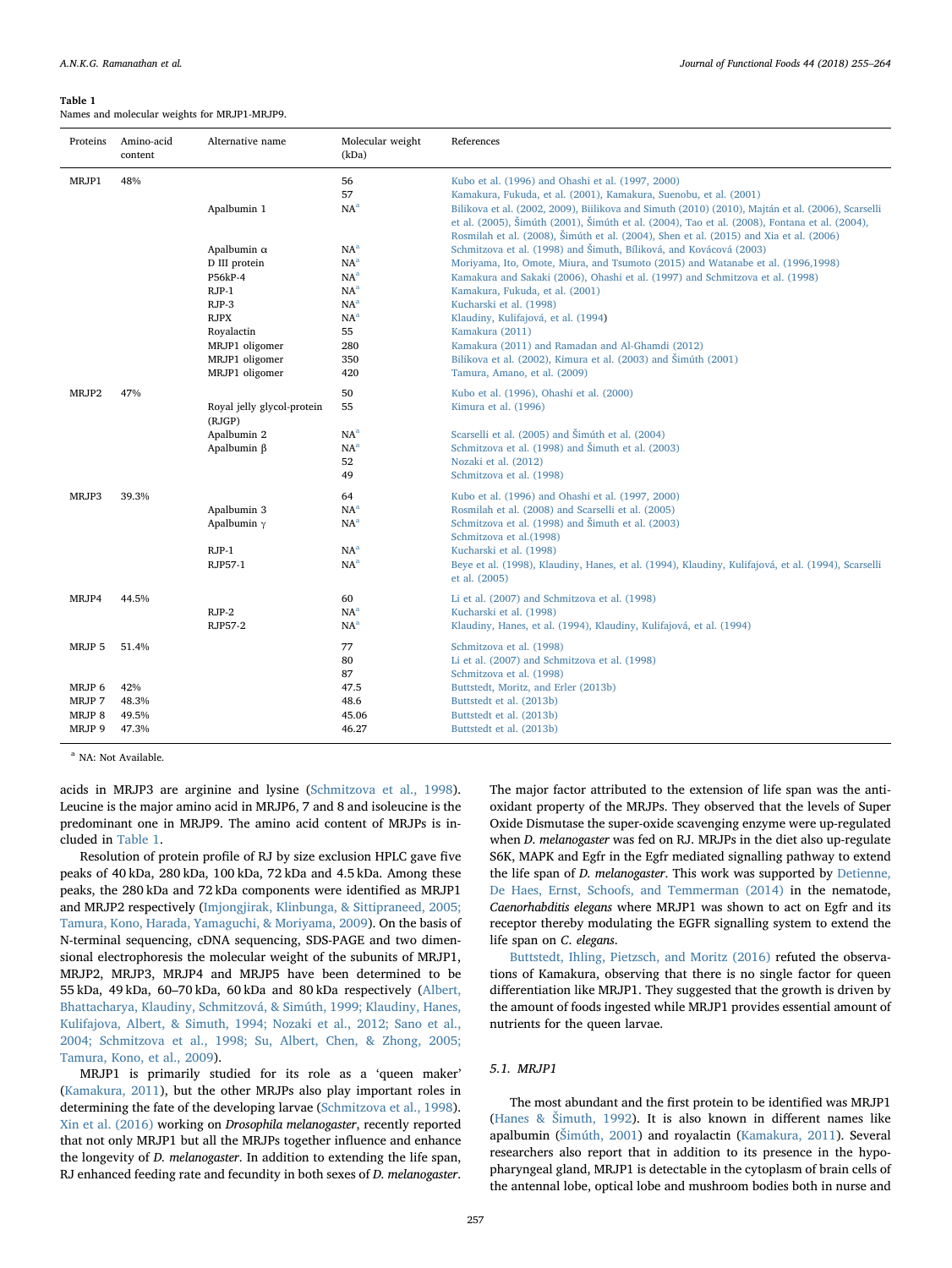<span id="page-3-0"></span>

Fig. 3. Flow chart shows the proteins of Royal Jelly and their functions.

worker bees ([Garcia et al., 2009; Kucharski, Maleszka, Hayward, & Ball,](#page-7-13) [1998; Peixoto et al., 2009\)](#page-7-13). MRJP1 has also been detected in low quantities in honey, honey bee pollen pellet and pollen bread ([Malecová et al., 2003\)](#page-8-24).

MRJP1 is found in different forms such as monomers, oligomers, and water soluble forms. The monomeric form of MRJP1, royalactin functions as the queen determiner [\(Foret et al., 2012; Kamakura, 2011](#page-7-14)). It induces the physiological changes that results in the differentiation of larvae into queen bees, shortens the developmental time and increases both body and ovary size. The oligomeric forms of MRJP1 show selfassembling ability in aqueous solutions probably by associating with fatty acids (Š[imúth, 2001](#page-8-12)).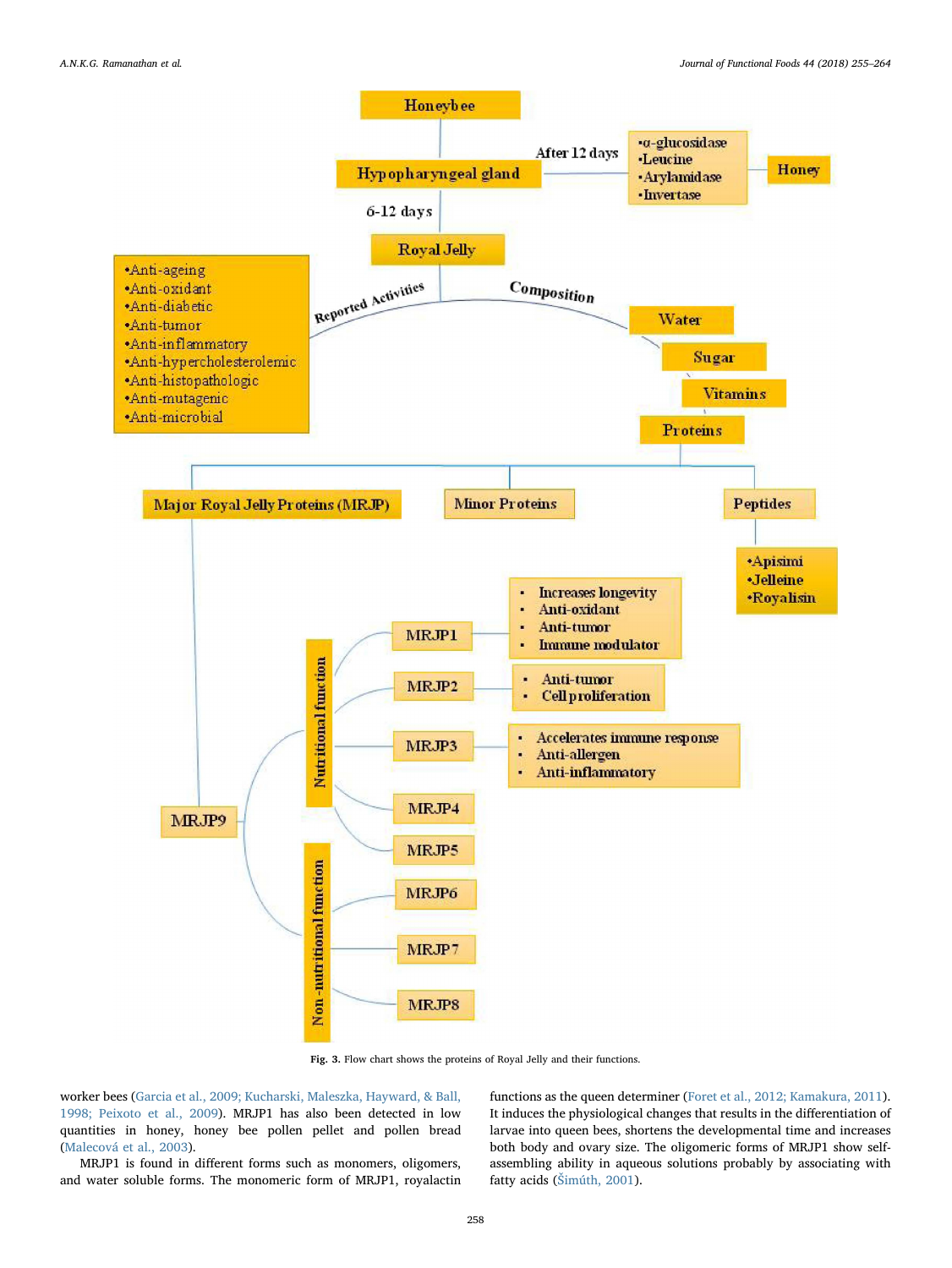Using size exclusion HPLC, different studies estimated the molecular size of MRJP1 oligomer to be 280 kDa ([Kamakura, 2011; Ramadan &](#page-8-8) [Al-Ghamdi, 2012](#page-8-8)), 350 (Š[imúth, 2001](#page-8-12)) or 420 kDa ([Tamura, Amano,](#page-9-2) [et al., 2009](#page-9-2)). The profile of the HPLC peaks also showed that the quantity of the 280 kDa protein varies depending on the areas of apiculture ([Imjongjirak et al., 2005; Tamura, Kono, et al., 2009](#page-8-11)). Native PAGE analysis showed that the MRJPI oligomer is a 290 kDa protein which is cleaved into two smaller proteins, 55 kDa (MRJP1 monomer) and 5 kDa (apisimin). The 5 kDa protein apisimin acts as a subunitjoining-protein with MRJP1 monomer to form MRJP1 oligomer by noncovalent bonds ([Shen et al., 2010; Tamura, Amano, et al. \(2009\)\)](#page-8-25). Four molecules of MRJP1 and four molecules of apisimin forms MRJP1 oligomer complex with a molecular weight of 232 kDa ([Mandacaru et al.,](#page-8-26) [2017\)](#page-8-26). Š[imúth \(2001\)](#page-8-12) recognised the 420 kDa protein as oligomeric apalbumin. In another study [Bilikova et al. \(2002\)](#page-7-10) reported that apalbumin is a 420 kDa protein that combines with an oligomer of apisimin (5.5 kDa) to form the stable MRJP1 protein complex of approximately 450 kDa.

The consensus 350 kDa protein (later named as apisin) is a glycoprotein with six subunits; each with a molecular mass of approximately 58 kDa ([Furusawa, Arai, Kato, & Ichihara, 2016; Kamakura, Fukuda,](#page-7-15) [Fukushima, & Yonekura, 2001; Kimura et al., 2003](#page-7-15)). It is a heterocomplex consisting of two distinct subunits: one with the N-terminal sequence of MRJP1 (Asn-Ile-Leu-Arg-Gly similar to) and the other one being apisimin with the N-terminal sequence (Lys-Thr-Ser-Ile-Ser). Consolidating all these studies, [Tamura, Amano, et al. \(2009\)](#page-9-2) confirmed that MRJP1 oligomer is a heterocomplex consisting of MRJP1 monomer and apisimin. The factors which influence the oligomerisation of MRJP1 have not yet been well defined. One of the reasons might be that the MRJP1 differs in glycosylation in different honey bee species ([Majtan, Kumar, Majtan, Walls, & Klaudiny, 2009\)](#page-8-27). [Tamura, Amano,](#page-9-2) [et al. \(2009\)](#page-9-2) suggested that post-translational-modifications by glycosylation and phoshporylation create a wide disparity in isoelectric points in MRJPs. But [Zhang et al. \(2012\)](#page-9-3) argue that phosphorylation could not be a major reason for polymorphisms of MRJPs because of the low number of phosphorylation sites detected in MRJP1. According to them, phoshporylation was characterized in MRJP1 and 2. MRJPs derived from different species of honey bees show heterogeneities in terms of molecular weights and isoelectric points ([Ohashi, Natori, &](#page-8-28) [Kubo, 1997; Schmitzova et al., 1998\)](#page-8-28). MRJP1 shows eight isoforms with similar isoelectric points ranging from 4.5 to 5.0 in Apis mellifera [\(Hanes](#page-7-9) & Š[imuth, 1992](#page-7-9)). [Sano et al. \(2004\)](#page-8-6) identified two isoforms of MRJP1 in African strain honey bees and one form in European honey bees. In another study, [Santos et al. \(2005\)](#page-8-9) reported that MRJP1 has six different forms with a molecular weight ranging from 48,810 to 59,995 Da and pI values ranging from 4.23 to 5.50 in African nurse bee. Studies by [Tamura, Amano, et al. \(2009\)](#page-9-2) revealed that MRJP1 has a pI ranging from 4.9 to 6.3. [Cruz et al. \(2011\)](#page-7-16) found nine different isoforms of MRJP1 with pI from 4.7 to 5.2 by 2D electrophoresis. The authors conclude that these multiplicities may be due to glycosylation or the genetic variability among the bees in the hive [\(Ohashi et al., 1997;](#page-8-28) [Schmitzova et al., 1998\)](#page-8-28).

The occurrence of several other post-translational modification processes such as methylation and de-amidation have been investigated in MRJPs in which methylation has been shown to play a central role in the polymorphism of MRJP 1–5. De-amidation of MRJPs enhances shelf-life and thus enables the long-term storage of RJ by protecting the degradation of the component proteins from non-enzymatic reactions ([Zhang et al., 2012\)](#page-9-3).

Structural analysis of MRJP1 show that there are three glycolysation sites ([Ohashi et al., 1997](#page-8-28)). Based on the amino acid sequence, Š[imúth](#page-8-12) [\(2001\)](#page-8-12) predict the secondary structure of MRJP1 which is about 20%  $\alpha$ helix and 17.6% β-sheets. [Cruz et al. \(2011\)](#page-7-16) proposed a secondary structure consisting of 9.6% α-helix and 38.3% β-sheets and 20% beta turns based on data from Circular Dichroism analysis. Their results emphasize that it is a highly stable protein. Studies of [Calabria,](#page-7-17)

[Hernandez, Teixeira, de Sousa, and Espindola \(2008\)](#page-7-17) identified MRJP1 as a calmodulin-binding protein (CaMBP). Calmodulin interacts with target proteins under regulation by calcium ions. Consequently presence of calcium ions (2mM) causes conformational changes on MRJP1 and that makes it susceptible to temperature  $(\Delta G^{25}$  over 62 kJ mol<sup>-1</sup>) and pH (6 and 7) [\(Cruz et al., 2011](#page-7-16)).

Like proteins, peptides from RJ impart multifunctional properties to it. Resolution of RJ by reverse phase HPLC and Q-Tof-MS/MS identified a series of short peptides named Jelleines-1, Jelleines-II, Jelleines-III, and Jelleines-IV. Most of the Jelleines, are antibacterial peptides derived from the C-terminus of MRJP1. [Fontana et al. \(2004\)](#page-7-18) demonstrated that Jelleines-I-III are effective against Gram-positive, Gramnegative bacteria and yeast. Jelleines IV have no anti-microbial activity. Jelleines are composed of 8–9 amino acid residues with an overall charge of  $1+$  or  $2+$ . Even though Jelleines are shorter than most antimicrobial peptides, they have the basic structural properties of antimicrobial peptides similar to those identified from ancient bacteria such as gramicidin from Bacillus brevis and subtilisin from Bacillus subtilis. Cationic anti-microbial peptides are generally present from 12 to 50 amino acid residues with a net positive charge of  $2+$  or  $7+$  [\(Fontana](#page-7-18) [et al., 2004](#page-7-18)).

Royalisin, another anti-bacterial protein protects RJ from getting contaminated with Gram-positive bacteria. It is an amphipathic protein consisting of 51 amino acid residues with the C-terminal half of the molecule being rich in charged amino acids with three disulfide intramolecular linkages [\(Fujiwara et al., 1990\)](#page-7-19). The presence of this protein in the RJ prevents infections against Gram-positive bacteria [\(Fontana](#page-7-18) [et al., 2004; Fujiwara et al., 1990](#page-7-18)). Royalisin is a defensin like polypeptide with specific anti-bacterial activity against the honey bee pathogen Paenibacillus larvae larvae which causes American Foul Brood disease the most destructive honey bee brood disease. It also acts against other Gram-positive bacteria such as Bacillus subtilis and Sarcina lutea. It shows anti-fungal activity against Botrytis cinerea (Bă[rnutiu](#page-7-20) [et al., 2011; Bilikova, Wu, & Simuth, 2001; Fujiwara et al., 1990;](#page-7-20) [Scarselli et al., 2005](#page-7-20)). Worker bees secrete both Royalisin and Jelleines into RJ to provide a broad spectrum protection against microbial infections ([Fontana et al., 2004\)](#page-7-18).

MRJPs have multiple biological functions in addition to their role in honey bee larval development. MRJPs and royalactin are the main factors which provide the antibacterial activity to RJ especially against Gram positive bacteria [\(Fratini, Cilia, Mancini, & Felicioli, 2016\)](#page-7-21). In investigations using rat hepatocytes as the model, inclusion of MRJP1 in the culture media where observed to stimulate cell proliferation and induce the production of albumin even in the absence of foetal bovine serum, possibly by acting as bio-similars or substitutes for growth factors ([Kamakura, Suenobu, & Fukushima, 2001\)](#page-8-29). For this reason, it can be included in human and animal cell culture media and medications when cell proliferation is the desired outcome such as in tissue regeneration in burn victims and in wound-healing processes [\(Kamakura,](#page-8-29) [Suenobu, et al., 2001; Majtán, Ková](#page-8-29)čová, Bíliková, & Šimúth, 2006; [Shen et al., 2010](#page-8-29)).

# 5.2. MRJP2

MRJP2 is a basic protein with an N-terminal sequence A-I-V-R-E-N-S and only one N-linked sugar chain which has a structure close to that of mannose. Based on superpose 12 HPLC analysis, the molecular weight of MRJP2 has been determined to be 72 kDa (Imjongjirak [et al., 2005;](#page-8-11) [Schmitzova et al., 1998\)](#page-8-11).

[Su et al. \(2005\)](#page-9-4) reported that MRJP2 protein is not as polymorphic in Apis mellifera but [Albert, Klaudiny, and Simúth \(1999\)](#page-7-22) contradicts that it is polymorphic in Apis cerana. In 2008, Qu et al. reported that the MRJP2 and MRJP3 proteins produced by Chinese honey bees are less polymorphic when compared to those produced by the European and African strains. These variations in the MRJP proteins have been attributed to genetic differences as well as post-translational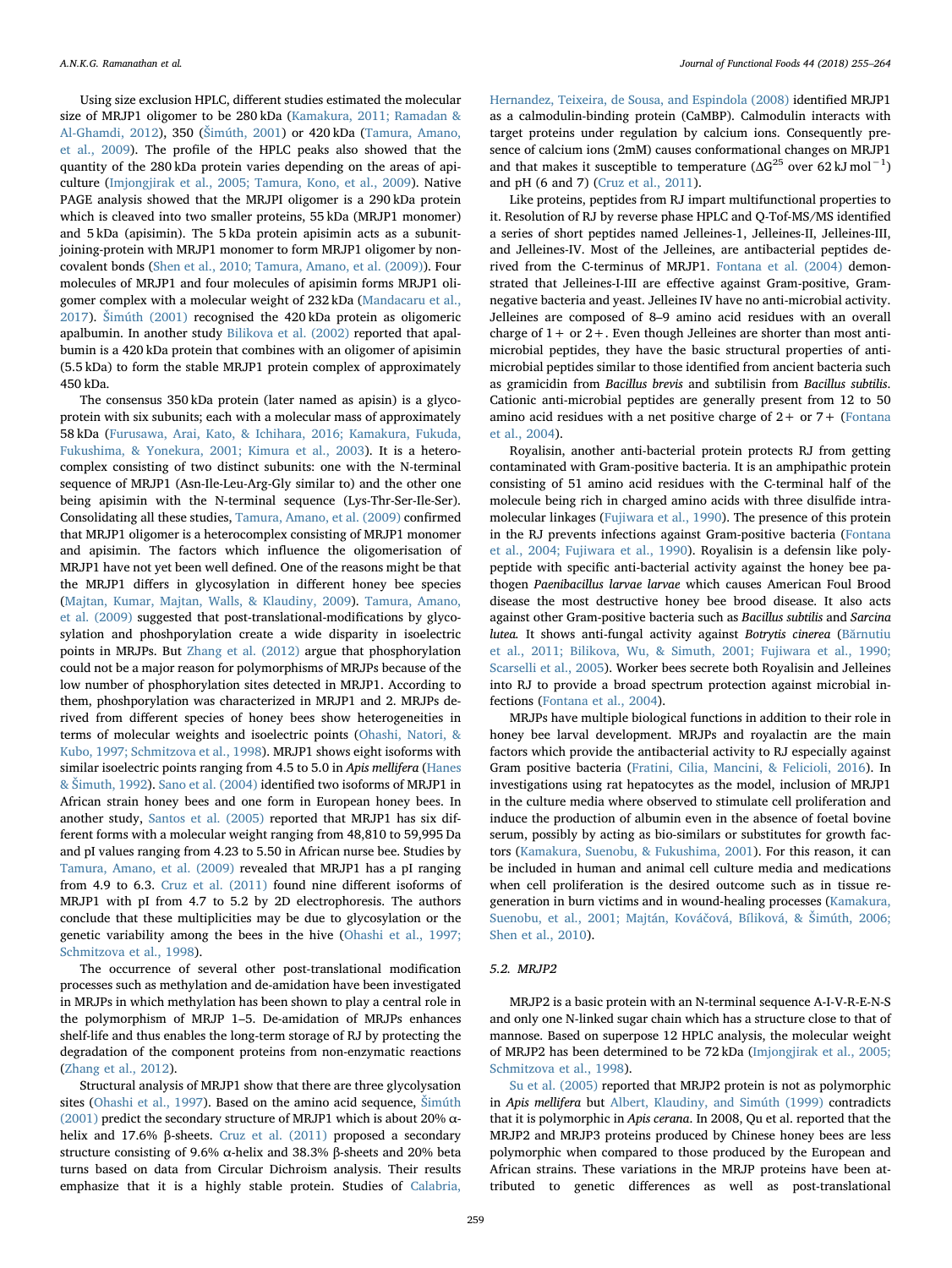modifications [\(Qu et al., 2008; Sano et al., 2004](#page-8-30)).

Studies show that in MRJP2-MRJP5, post-translational modification results in expanding the pI range from 6.3 to 8.3 [\(Li, Wang, Zhang, &](#page-8-22) [Pan, 2007; Santos et al., 2005; Scarselli et al., 2005; Schönleben,](#page-8-22) [Sickmann, Mueller, & Reinders, 2007; Tamura, Kono, et al., 2009](#page-8-22)). In 2002, Bilikova et al. observed that eight proteins were present with molecular weights approximating 49 kDa and isoelectric point ranging from 7.5 to 8.5. In 2004, Sano et al. observed 12 and 15 isoforms in European and African honey bees respectively while in 2005 Santos et al. identified eight different forms of MRJP2 in European honey bees with molecular weights ranging from 50,673 to 59,995 Da and isoelectric point ranging from 4.92 to 7.02. However [Santos et al. \(2005\)](#page-8-9) attributes this high number of isoforms to glycosylation/de glycosylation and proteolysis that occur during the storage of RJ.

Like MRJP1, MRJP2 stimulated the release of antitumor substance TNF-α in mouse macrophages (Š[imúth, Bíliková, Ková](#page-9-5)čová, Kuzmová, [& Schroder, 2004; Tamura, Amano, et al., 2009\)](#page-9-5). As with MRJP1, supplementing serum free medium with MRJP2 helped in the regeneration of human cell lines ([Simuth, 1998\)](#page-8-31).

#### 5.3. MRJP3

The polymorphisms in MRJP3 was analysed by immunoblot assays of the expressed protein and PCR analyses of genomic DNA. Polymorphism is more evident in the MRJP3 produced by Apis mellifera carnica colonies and in Apis mellifera sub-species [\(Albert, Klaudiny,](#page-7-22) [et al., 1999\)](#page-7-22). This variability is derived from the variable number of repeats at the genomic level within the honey bees in the colony. Hence, MRJP3 and their repetitive regions can be used as markers for genetic variations and evolutionary trends of honey bee colonies ([Albert, Klaudiny, et al., 1999; Schmitzova et al., 1998\)](#page-7-22).

MRJP3 exists as eight different alleles encoding 14–30 pentapeptide repeats. Eight protein isoforms of MRJP3 were observed by [Beye et al.](#page-7-11) [\(1998\) and Albert, Klaudiny, et al. \(1999\)](#page-7-11). But according to [Santos et al.](#page-8-9) [\(2005\)](#page-8-9) MRJP3 occur only as five isoforms with molecular weights ranging from 80,590 Da to 87,000 Da and isolectric points ranging from 7.05 to 8.04. However [Sano et al. \(2004\)](#page-8-6) reported twenty-four and ten different isoforms from the RJ of European and African honey bees respectively. The authors hypothesize that the presence of a larger number of isoforms is the result of degradation of MRJP3 during storage which starts within the hive itself.

In studies that looked into the health aspects of MRJP3, by [Kohno](#page-8-32) [et al. \(2004\), Okamoto et al. \(2003\) and Tamura, Kono, et al. \(2009\)](#page-8-32) it has been found that MRJP3 influences immune responses of T-cells by down-regulating the production of IL-4, IL-2 and IFN-γ. They also report that MRJP3 subdues the production of IgE and IgG1, effectively functioning as an anti-allergic agent. [Kohno et al. \(2004\)](#page-8-32) also reported that MRJP3 functions as an anti-inflammatory agent both in vitro and in vivo in activated mouse macrophages by inhibiting the production of pro inflammatory cytokines such as TNF-, IL-6 and IL-1. This was later confirmed by [Qu et al. \(2008\)](#page-8-30).

# 5.4. MRJP4

Presence of MRJP4 in the hypopharyngeal gland was confirmed by Schmitzova et al. in 1998 who demonstrated the presence of its mRNA. It provides nutritive components such as essential amino acids to RJ ([Scarselli et al., 2005; Schmitzova et al., 1998](#page-8-7)). However studies show that the level of mrjp4 expression in the hypopharyngeal gland is very low compared to the expression of the other MRJPs ([Klaudiny,](#page-8-18) [Kulifajová, Crailsheim, & Simuth, 1994; Kubo et al., 1996; Malecová](#page-8-18) [et al., 2003; Ohashi et al., 1997](#page-8-18)).

The average molecular weight of MRJP4 is estimated to be approximately 60 kDa [\(Sano et al., 2004](#page-8-6)). This is higher than the molecular weight predicted from the cDNA sequences synthesised from Apis mellifera ([Schmitzova et al., 1998\)](#page-8-10). Like-wise, the molecular weight of MRJP4 inferred from the European honey bee genome is different from that inferred from the cDNA sequence of the Indian honey bee [\(Qu](#page-8-30) [et al., 2008\)](#page-8-30). These discrepancies in molecular weights seem to arise out of eight possible N-terminal glycosylation sites [\(Schmitzova et al.,](#page-8-10) [1998\)](#page-8-10), different degrees of glycosylation and honey bee species diversity [\(Qu et al., 2008\)](#page-8-30). [Liu et al. \(2014\)](#page-8-33) observed that MRJP4 is continuously expressed at different levels in all stages of Apis mellifera. No isoforms of MRJP4 were reported by [Santos et al. \(2005\)](#page-8-9) from hpg of African nurse bees but Sano et al. in 2004 observed two and five different isoforms from European and African bees RJ respectively.

### 5.5. MRJP5

The most fascinating feature of the MRJP5 protein is a wide repeat region located between amino acids residues 367 and 540 ([Qu et al.,](#page-8-30) [2008\)](#page-8-30). It is composed of a 58-fold repeated tri-peptide motif with a dominance of Dinucloetide Repeat Motif (DRM) sequence located further upstream than that of MRJP3 [\(Schmitzova et al., 1998\)](#page-8-10). The overall length of the repeat region in MRJP5 is 174 amino acids which is longer than MRJP3 by 100 amino acids and the repeat units within this region are less conserved than in MRJP3. Both repeat regions consist of positively charged arginine/lysine residues as well as negatively charged aspartic residues ([Albert, Bhattacharya, et al., 1999\)](#page-7-6).

Like MRJP4, MRJP5 is also continuously expressed at different levels in all stages of Apis mellifera ([Liu et al., 2014](#page-8-33)). It too provides nutritive components such as essential amino acids to RJ [\(Scarselli](#page-8-7) [et al., 2005; Schmitzova et al., 1998](#page-8-7)).

MRJP5 exists in three different forms from the hpg of nurse honey bees, with molecular weight ranging from 79,075 to 79,471 Da and pI values ranging from 6.34 to 6.80 ([Santos et al., 2005](#page-8-9)). The protein profile of the MRJP5 of European and African honey bees showed four and seven different isoforms ([Sano et al., 2004](#page-8-6)). However, the authors do not rule out the possibility that they might be products of proteolysis or of glycosylation/de glycosylation during storage.

# 5.6. MRJP6, 7, 8, 9 and 10

MRJP6, MRJP7 and MRJP8 seem to have no nutritional function in Apis cerana. MRJP8 and MRJP9 are considered as the ancient and ancestral members of the MRJP family. Proteomic analysis of RJ showed single forms in MRJP6, MRJP7, and MRJP8 ([Santos et al., 2005](#page-8-9)). MRJP6 and MRJP7 are constantly expressed in the hypopharyngeal gland in both worker and foragers. MRJP7 has also been detected in the brains of nurse bees in addition to the hpg. Unlike MRJP6 and MRJP7, MRJP8 is expressed only in forager stages in Apis cerana [\(Liu et al.,](#page-8-33) [2014\)](#page-8-33). [Santos et al. \(2005\)](#page-8-9) reported the presence of MRJP8 in RJ of African honey bee. MRJP8 occurs in lesser quantity in RJ compared to other MRJPs [\(Buttstedt et al., 2013b\)](#page-7-12). All the MRJPs except MRJP8 occur in RJ of Apis mellifera ([Buttstedt et al., 2013b](#page-7-12)). Apart from RJ, the presence of MRJP8 and MRJP9 could be detected in bee venom too ([Blank, Bantleon, McIntyre, Ollert, & Spillner, 2012; Peiren et al., 2005,](#page-7-23) [2008\)](#page-7-23).

A lone study ([Albert & Klaudiny, 2007\)](#page-7-24) claims that MRJP9 present in RJ of African honey bees has no role in nutrition but is an immunosensitizing agent. Recently Helbing, Lattorff[, Moritz, and Buttstedt](#page-7-25) [\(2017\)](#page-7-25) added a new member to the MRJP family, mrjp10 from the phylogenetically oldest honey bee species A. florae.

# 6. Geneology and genomic organization of Major Royal Jelly Proteins (MRJPs)

Genes coding for MRJPs occurs in the honey bee genome in high copy numbers ([Drapeau et al., 2006\)](#page-7-4). They seem to have evolved from a single progenitor gene that encodes a member of the yellow protein family. Yellow proteins were originally identified in D. melanogaster where they are required for development, locomotion, immunity,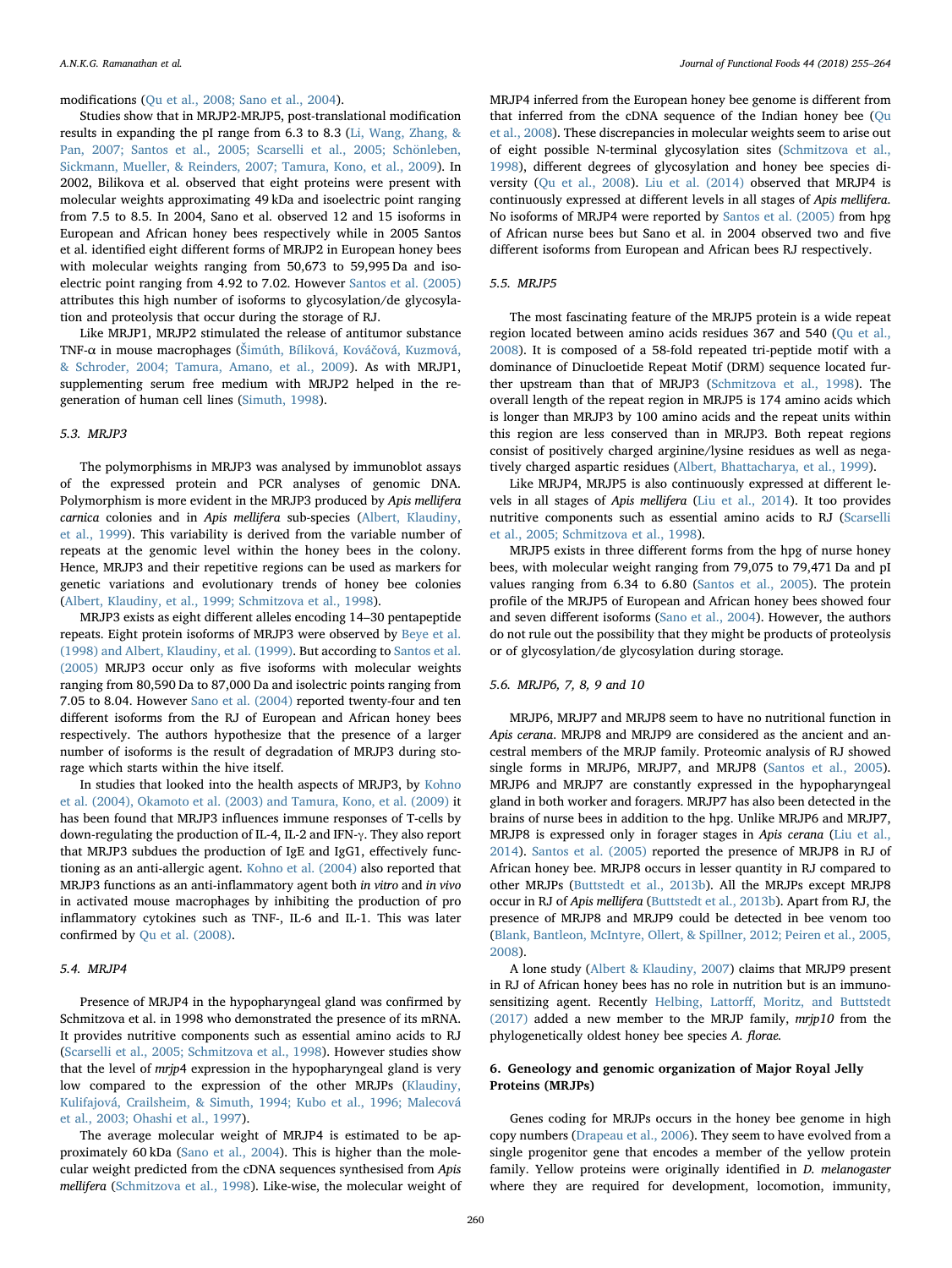sexual behaviour and cuticle pigmentation ([Drapeau, 2003; Kucharski](#page-7-26) [et al., 1998; Nash, 1976\)](#page-7-26). They have also been detected in the genome of the parasitoid wasp Nasonia vitripennis, leafcutter bee Megachile rotundata, paper wasp Polistes canadensis, and in the leaf cutter ant Atta cephalotes in different copy numbers [\(Buttstedt et al., 2013a\)](#page-7-5).

[Albert and Klaudiny \(2007\)](#page-7-24) traced the phylogeny of all mrjps and suggested that the ancestor of the mrjp family is mrjp9 as it does not contain any repetitive regions seen in the other mrjp members. The high copy number of the mrjp genes has been traced to the duplication of this ancient gene ([Buttstedt et al., 2013a](#page-7-5)). A unique clade of this gene seems to be involved in caste specification in Apis mellifera ([Ferguson, Green,](#page-7-27) [Surridge, & Jiggins, 2011](#page-7-27)).

Genes that code for MRJPs have been identified in chromosome 11 in the honey bee genome [\(Buttstedt et al., 2013a](#page-7-5)). Nine genes arranged in a 65-kb tandem array have been recognised by the [Honey bee](#page-7-28) [Genome Sequencing Consortium \(2006\)](#page-7-28) [\(http://www.nature.com/](http://www.nature.com/nature/journal/v443/n7114/full/nature05260.html) [nature/journal/v443/n7114/full/nature05260.html](http://www.nature.com/nature/journal/v443/n7114/full/nature05260.html)). In Apis mellifera, genes for MRJPs 1–5 are present as single copy genes per haploid honey bee genome ([Malecová et al., 2003\)](#page-8-24).

Upstream of all mrjp genes 1–5 is a putative promoter. These promoters have binding sites for the Ultraspiracle transcription factor (USP) and a cluster of dead ringer (Dri) genes in the 5′ non-coding region. Dri and USP have been shown to be involved in the expression of mrjp genes ([Malecová et al., 2003](#page-8-24)). Juvenile hormones (JH) that regulate larval development in the honey bee binds to USP and thus functions as a regulator of USP's engagement with the promoter region. JH has also been reported to be involved in reprogramming and switching the function of the hypopharyngeal gland from expressing MRJP in nurses to expressing sugar processing enzymes in foragers ([Ohashi et al., 1997](#page-8-28)). In all probability, this reprogramming may be involved in temporal activation leading to the developmental changes from nurses to foragers too.

#### 7. Recombinant MRJP1

A colony of honey bee generally produces ∼ 0.5–1 kg of RJ each year depending on the honey bee species. The production cost of RJ is high because of these low yields which is insufficient to meet the current commercial demand ([Ramadan and Al-Ghamdi, 2012\)](#page-8-34). Several studies have been carried out to address this problem, most of which are aimed at the expression of recombinant proteins to raise commercial production with the intention of meeting market demands. With this in view, [Judova, Klaudiny, and Simuth \(1998\)](#page-8-35) demonstrated that Escherichia coli could be genetically modified to express recombinant MRJP1 from Apis mellifera. They cloned cDNA encoding MRJP1 into pQE32 expression vector. The expressed recombinant His-tagged MRJP1 (rMRJP1) was purified by affinity chromatography on Ni-NTA resin and separated by electroelution from the polyacrylamide gel. Even though only 0.6 mg of rMRJP1 could be obtained after 1 h from 1 L culture, the experiment demonstrated the scope of a biotechnological proposition for its synthesis. In another study on Apis cerana, [Imjongjirak et al. \(2005\)](#page-8-11) isolated MRJP1 cDNAs (AcMRJP1 and AcMRJP2) and cloned it into pET17b system and expressed the protein in E. coli. The recombinant AcMRJPs (rAcMRJP1 and AcMRJP2) thus obtained was expressed in insoluble form from which they were able to purify them and get the final yield of 20 and 8 mg per litre of flask culture respectively. In another demonstration of the technique, [Zhang,](#page-9-6) [Ding, Zhang, Jin, & Shen \(2010\)](#page-9-6) expressed the MRJP1 (AccMRJP1) of Apis cerana cerana in recombinant E. coli. However, the recombinant proteins they obtained had a molecular weight of 48 kDa instead of the expected 57 kDa because bacteria were not able to perform the required post translational modifications. The lower molecular weight of the recombinant protein thus obtained can be traced to the lack of glycosylation of the protein as discovered by [Ohashi et al. \(1997\)](#page-8-28) who reported that deglycosylation of the 57 kDa MRJP1 protein results in the 48 kDa protein.

Most of the recombinant proteins expressed in the prokaryotic system were not just unglycosylated, their expression levels too were very low and they lacked biological activities. Experiments to overcome this were conducted by [Shen et al. \(2010\) and Zhang et al. \(2010\)](#page-8-25) in yeast expression systems. They succeeded in obtaining recombinant proteins which were glycosylated and the expression levels were comparatively higher than was obtained from bacteria. [Shen et al. \(2010\)](#page-8-25) used the eukaryote Pichia pastoris, a methylotrophic yeast for producing recombinant MRJP1. Pichia pastoris has the capability to perform many types of post-translational modifications, build disulfide bonds, proteolytic process the protein and secrete it in its native, biologically functional form ([Cereghino and Cregg, 2000\)](#page-7-29). In addition, yeast and higher eukaryotes share aspargine linked glycosylation pathway. The recombinant AccMRJP1 thus obtained was a glycosylated protein (57 kDa), similar to the naturally occurring AmMRJP1. They were thus able to prove that yeast is a better organism to express the glycosylated recombinant protein to get a protein of improved biological activity ([Kukuruzinska, Bergh, & Jackson, 1987; Zhang et al., 2010](#page-8-36)) than the prokaryote systems.

However the major hurdle in producing recombinant proteins using the yeast expression system is that it adds impurities to the culture supernatant and to the recombinant protein itself, making its isolation and purification extremely difficult. In order to overcome these difficulties, Ibarra-Herrera, [Torres-Acosta, Mendoza-Ochoa, Aguilar-Yañez,](#page-8-37) [and Rito-Palomares \(2014\)](#page-8-37) developed an aqueous two-phase system for the partial purification of the recombinant protein from P. pastoris with limited success.

In yet another attempt, [Judova et al. \(2004\)](#page-8-38) transferred the AmMRJP1 cDNA into tobacco plant using pBin19 as vector and expressed it in tobacco leaves. For expression of MRJP1 the plasmid was introduced into tobacco (Nicotiana tabacum) leaf using Agrobacterium tumefaciens mediated transformation protocol which carry the expression cassette composed of CaMV 35S RNA promoter, cDNA encoding MRJP1 with its native signal peptide and nos3′ as transcription terminator in binary vector pBin19 were used. Transgenic plants of F1and F2 generation were obtained from the seeds of primary transgenic plants and the leaf extracts showed expression of MRJP1 after immunoblot analysis. The yield obtained was 0.3 µg recombinant protein from 1 g of tobacco plant.

Expression of AccMRJP1 gene has also been demonstrated in larvae of the silkworm, Bombyx mori [\(Shen et al., 2010; Tao et al., 2008\)](#page-8-25). They used a Bombyx mori nuclear polyhedrosis virus (BmNPV) Bacmid (a baculovirus shuttle vector) including a BmNPV bacmid and its E. coli DH10Bac/BmNPV baculovirus expression system. This eukaryotic expression system has advantages such as glycosylation, phosphorylation and post-translational modification thereby solving the problems encountered in the expression of MRJP1 in transgenic tobacco and in E. coli. The yield which was 486 µg per larva was higher than that achieved in E. coli.

[Ma et al. \(2012\)](#page-8-39) constructed an MRJP1 mammary gland specific expression vector and expressed the recombinant MRJP1 in cow's milk. Along with vector pBC1-MRJP1-NEOr, the expression cassette consisted of goat β-casein promoter, cDNA encoding MRJP1 and a Neor selection marker. They suggested that the creation of transgenic mammary gland bioreactors to produce recombinant MRJP1 in milk could improve human health.

#### 8. MRJPs used as freshness markers

Fresh RJ of good quality is whitish in colour, nutty flavoured, low in fermentation products, free of microorganisms and their by-products and contains no trace of rancidified fatty acids.

Acclaimed for its ability to facilitate and maintain a healthy life, RJ is a widely accepted food supplement with a high market demand. Consequently, it needs to be stored and transported from the places of its production (which are mostly apiaries in rural areas) until marketed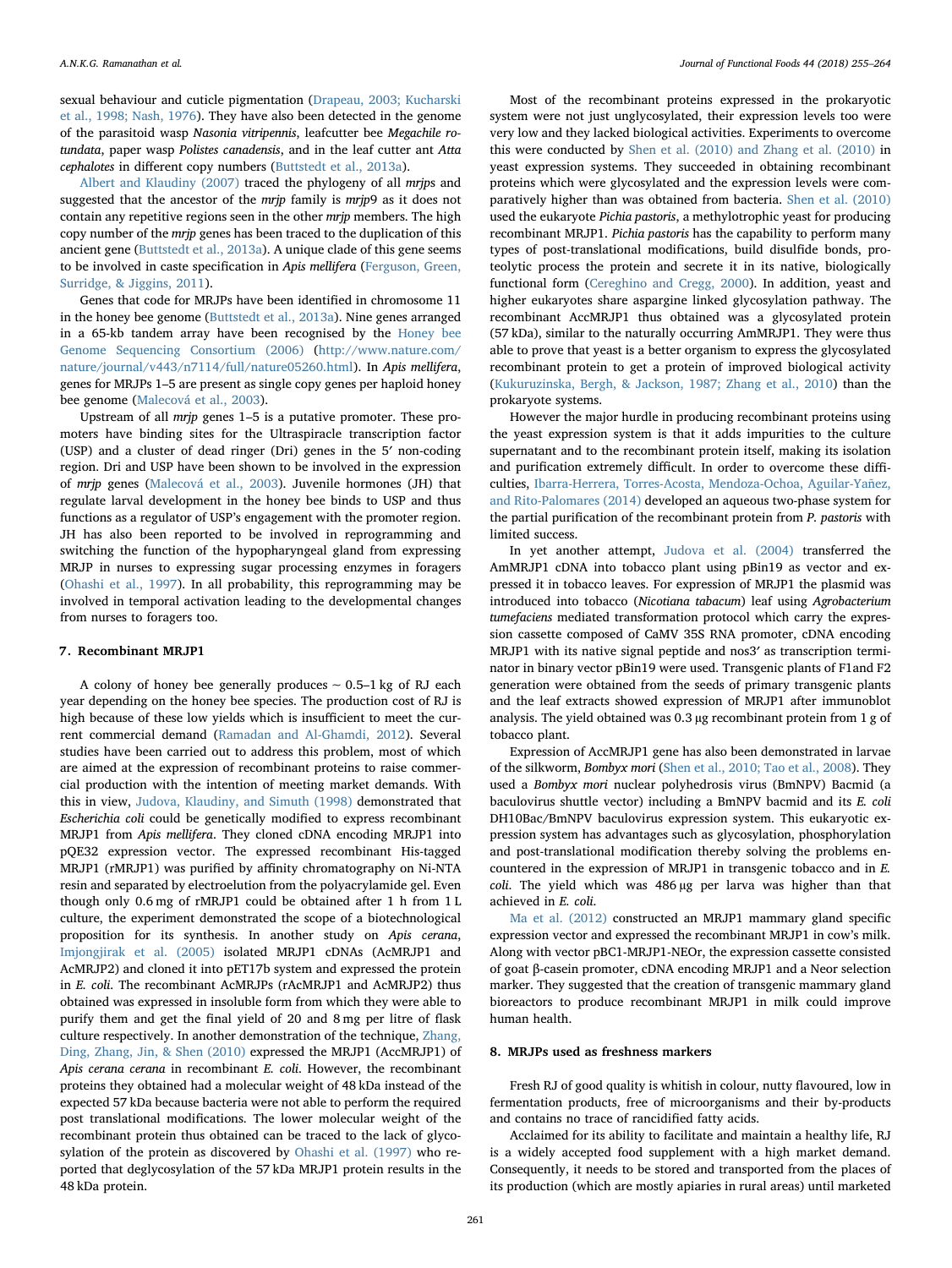and used. Unlike honey, its quality degrades progressively with the duration and temperature at which it is stored and transported. Storage at room temperature changes its organoleptic properties like colour, viscosity, pH, enzymatic activity, amino acid content, etc. Improperly stored RJ thus loses its utility and effectiveness ([Kamakura, Fukuda,](#page-8-14) [et al., 2001; Shen et al., 2015\)](#page-8-14).

MRJP1 and its degradation products could be useful as markers for assessing the freshness of RJ. The MRJP1 in RJ gradually and progressively degrades at storage temperatures above 4 °C because of the activity of trypsin like proteinase ([Funakoshi, Shimada, & Kojima,](#page-7-30) [1993; Kamakura, Fukuda, et al., 2001](#page-7-30)). Recently, [Shen et al. \(2015\)](#page-8-40) measured the drop in quantity of MRJP1 in RJ during storage using Enzyme Linked Immunosorbent Assay (ELISA) and confirmed that MRJP1 can be used as the marker for assessing the quality and freshness of RJ.

#### 9. Some MRJPs act as allergens

Among the MRJPs, MRJP1 and MRJP2 act as allergens in some people. The risk of having allergy is higher in individuals who already have other allergies ([Leung, Thien, Baldo, & Czarny, 1997\)](#page-8-41) or allergies to other bee products ([Pavel et al., 2011; Thien et al., 1996; Yonei et al.,](#page-8-42) [1997\)](#page-8-42). MRJP1 and 2 have been identified as the proteins that are recognised by Immunoglobulin E which is involved in triggering allergic reactions ([Leung et al., 1997; Peacock, Murray, & Turton, 1995;](#page-8-41) [Rosmilah et al., 2008; Takahashi, Matsuo, & Ohkido, 1983](#page-8-41)). Persons allergic to RJ may end up with acute asthma, contact dermatitis, anaphylaxis and in extreme cases even death triggered by IgE response ([Rosmilah et al., 2008\)](#page-8-21).

#### 10. Conclusion

RJ is one of the most attractive commercial products in the food, medicine, (neutraceutical) and cosmetic industries. In addition to being nutritive, its natural functions in honey bees include regulating physiological and temporal mechanisms, development and reproduction, caste differentiation, providing antibiotic protection, and in extending the longevity of the queen bee. The properties of RJ are multi-factorial because of the complex matrix of bioactive compounds it contains and the variety of physiological processes it controls. Various studies have demonstrated that MRJPs are the dominant proteinaceous components in RJ. This review article aims to draw the attention of the scientific community to the cluster of current knowledge on an extremely interesting natural product that has been in use and in great demand from the start of civilisation. Natural products sourced from honey bees are among the few that have no alternatives – neither natural nor synthetic. With the advances made in biotechnology and health sciences, there is a large potential for applications for this product in neutraceutical and food sciences. The review highlights the need for more research into royal jelly and its components so that the mechanism by which it influences physiological pathways in bees as well as in consumers is unravelled.

# References

- <span id="page-7-24"></span>[Albert, S., & Klaudiny, J. \(2007\). MRJP9, an ancient protein of the honey bee MRJP](http://refhub.elsevier.com/S1756-4646(18)30088-4/h0005) [family with non-nutritional function.](http://refhub.elsevier.com/S1756-4646(18)30088-4/h0005) Journal of Apicultural Research, 46, 99–104.
- <span id="page-7-6"></span>[Albert, S., Bhattacharya, D., Klaudiny, J., Schmitzová, J., & Simúth, J. \(1999\). The family](http://refhub.elsevier.com/S1756-4646(18)30088-4/h0010) [of major royal jelly proteins and its evolution.](http://refhub.elsevier.com/S1756-4646(18)30088-4/h0010) Journal of Molecular Evolution, 49, 290–[297](http://refhub.elsevier.com/S1756-4646(18)30088-4/h0010).
- <span id="page-7-22"></span>[Albert, S., Klaudiny, J., & Simúth, J. \(1999\). Molecular characterization of MRJP3, highly](http://refhub.elsevier.com/S1756-4646(18)30088-4/h0015) [polymorphic protein of honey bee \(](http://refhub.elsevier.com/S1756-4646(18)30088-4/h0015)Apis mellifera) royal jelly. Insect Biochemistry and [Molecular Biology, 29](http://refhub.elsevier.com/S1756-4646(18)30088-4/h0015), 427–434.
- <span id="page-7-20"></span>Bărnutiu, L. I., Mărghitaș[, L. A., Dezmirean, D. S., Bobi](http://refhub.elsevier.com/S1756-4646(18)30088-4/h0020)ș, O., Mihai, C. M., & Pavel, C. [\(2011\). Antimicrobial compounds of royal jelly.](http://refhub.elsevier.com/S1756-4646(18)30088-4/h0020) Bulletin of University of Agricultural [Sciences and Veterinary Medicine Cluj-Napoca Animal Science and Biotechnologies, 68](http://refhub.elsevier.com/S1756-4646(18)30088-4/h0020), 85–[90](http://refhub.elsevier.com/S1756-4646(18)30088-4/h0020).
- <span id="page-7-11"></span>[Beye, M., Neumann, P., Schmitzová, J., Klaudiny, J., Albert, S.,](http://refhub.elsevier.com/S1756-4646(18)30088-4/h0025) Šimúth, J., ... Moritz, R. F. [\(1998\). A simple, non-radioactive DNA](http://refhub.elsevier.com/S1756-4646(18)30088-4/h0025) fingerprinting method for identifying

[patrilines in honey bee colonies.](http://refhub.elsevier.com/S1756-4646(18)30088-4/h0025) Apidologie, 29(3), 255–263.

- [Biilikova, K., & Simuth, J. \(2010\). New criterion for evaluation of honey: Quanti](http://refhub.elsevier.com/S1756-4646(18)30088-4/h0030)fication [of royal jelly protein apalbumin 1 in honey by ELISA.](http://refhub.elsevier.com/S1756-4646(18)30088-4/h0030) Journal of agricultural and food [chemistry, 58](http://refhub.elsevier.com/S1756-4646(18)30088-4/h0030)(15), 8776–8781.
- <span id="page-7-10"></span>Bilikova, K., Hanes, J., Nordhoff[, E., Saenger, W., Klaudiny, J., & Simuth, J. \(2002\).](http://refhub.elsevier.com/S1756-4646(18)30088-4/h0035) Apisimin, a new serine–[valine-rich peptide from honey bee \(](http://refhub.elsevier.com/S1756-4646(18)30088-4/h0035)Apis mellifera L.) royal jelly: Purifi[cation and molecular characterization.](http://refhub.elsevier.com/S1756-4646(18)30088-4/h0035) FEBS Letters, 528, 125–129.
- [Bilikova, K., Mirgorodskaya, E., Bukovska, G., Gobom, J., Lehrach, H., & Simuth, J.](http://refhub.elsevier.com/S1756-4646(18)30088-4/h0040) [\(2009\). Towards functional proteomics of minority component of honeybee royal](http://refhub.elsevier.com/S1756-4646(18)30088-4/h0040) jelly: The effect of post-translational modifi[cations on the antimicrobial activity of](http://refhub.elsevier.com/S1756-4646(18)30088-4/h0040) apalbumin2. [Proteomics, 9](http://refhub.elsevier.com/S1756-4646(18)30088-4/h0040)(8), 2131–2138.
- [Bilikova, K., Wu, G., & Simuth, J. \(2001\). Isolation of a peptide fraction from honey bee](http://refhub.elsevier.com/S1756-4646(18)30088-4/h0045) [royal jelly as a potential antifoulbrood factor.](http://refhub.elsevier.com/S1756-4646(18)30088-4/h0045) Apidologie, 32, 275–283.
- <span id="page-7-23"></span>[Blank, S., Bantleon, F. I., McIntyre, M., Ollert, M., & Spillner, E. \(2012\). The major royal](http://refhub.elsevier.com/S1756-4646(18)30088-4/h0050) [jelly proteins 8 and 9 \(Api m 11\) are glycosylated components of Apis mellifera](http://refhub.elsevier.com/S1756-4646(18)30088-4/h0050) venom [with allergenic potential beyond carbohydrate-based reactivity.](http://refhub.elsevier.com/S1756-4646(18)30088-4/h0050) Clinical & [Experimental Allergy, 42](http://refhub.elsevier.com/S1756-4646(18)30088-4/h0050), 976–985.
- <span id="page-7-1"></span>[Bogdanov, S. \(2011\). Royal jelly, bee brood: Composition, health, medicine: A review.](http://refhub.elsevier.com/S1756-4646(18)30088-4/h0055) [Lipids, 3](http://refhub.elsevier.com/S1756-4646(18)30088-4/h0055), 8–19.
- <span id="page-7-2"></span>[Brouwers, E. V. M., Ebert, R., & Beetsma, J. \(1987\). Behavioural and physiological aspects](http://refhub.elsevier.com/S1756-4646(18)30088-4/h0060) [of nurse bees in relation to the composition of larval food during caste di](http://refhub.elsevier.com/S1756-4646(18)30088-4/h0060)fferentiation in the honey bee. [Journal of Apicultural Research, 26](http://refhub.elsevier.com/S1756-4646(18)30088-4/h0060), 11–23.
- <span id="page-7-8"></span>[Buttstedt, A., Ihling, C. H., Pietzsch, M., & Moritz, R. F. \(2016\). Royalactin is not a royal](http://refhub.elsevier.com/S1756-4646(18)30088-4/h0065) [making of a queen.](http://refhub.elsevier.com/S1756-4646(18)30088-4/h0065) Nature, 537(7621), E10–E12.
- <span id="page-7-5"></span>[Buttstedt, A., Moritz, R. F., & Erler, S. \(2013a\). More than royal food-Major royal jelly](http://refhub.elsevier.com/S1756-4646(18)30088-4/h0070) [protein genes in sexuals and workers of the honey bee](http://refhub.elsevier.com/S1756-4646(18)30088-4/h0070) Apis mellifera. Frontiers in [Zoology, 10](http://refhub.elsevier.com/S1756-4646(18)30088-4/h0070), 72.
- <span id="page-7-12"></span>[Buttstedt, A., Moritz, R. F., & Erler, S. \(2013b\). Origin and function of the major royal](http://refhub.elsevier.com/S1756-4646(18)30088-4/h0075) jelly proteins of the honey bee (Apis mellifera[\) as members of the yellow gene family.](http://refhub.elsevier.com/S1756-4646(18)30088-4/h0075) [Biological Reviews, 89](http://refhub.elsevier.com/S1756-4646(18)30088-4/h0075), 255–269.
- <span id="page-7-17"></span>[Calabria, L. K., Hernandez, L. G., Teixeira, R. R., de Sousa, M. V., & Espindola, F. S.](http://refhub.elsevier.com/S1756-4646(18)30088-4/h0080) (2008). Identifi[cation of calmodulin-binding proteins in brain of worker honey bees.](http://refhub.elsevier.com/S1756-4646(18)30088-4/h0080) [Comparative Biochemistry and Physiology Part B: Biochemistry and Molecular Biology,](http://refhub.elsevier.com/S1756-4646(18)30088-4/h0080) 151[, 41](http://refhub.elsevier.com/S1756-4646(18)30088-4/h0080)–45.
- <span id="page-7-29"></span>[Cereghino, J. L., & Cregg, J. M. \(2000\). Heterologous protein expression in the methy](http://refhub.elsevier.com/S1756-4646(18)30088-4/h0085)[lotrophic yeast Pichia pastoris.](http://refhub.elsevier.com/S1756-4646(18)30088-4/h0085) FEMS Microbiology Reviews, 24(1), 45–66.
- <span id="page-7-0"></span>[Chanchao, C., Srimawong, P., & Wongsiri, S. \(2006\). Expression of](http://refhub.elsevier.com/S1756-4646(18)30088-4/h0090) α-glucosidase gene in [hypopharyngeal glands of Eastern honey bee worker](http://refhub.elsevier.com/S1756-4646(18)30088-4/h0090) Apis cerana indica. Journal of [Apicultural Science, 50](http://refhub.elsevier.com/S1756-4646(18)30088-4/h0090), 5–12.
- <span id="page-7-16"></span>[Cruz, G. C., Garcia, L., Silva, A. J., Barbosa, J. A., Ricart, C. A., Freitas, S. M., & Sousa, M.](http://refhub.elsevier.com/S1756-4646(18)30088-4/h0095) V. (2011). Calcium eff[ect and pH-dependence on self-association and structural sta](http://refhub.elsevier.com/S1756-4646(18)30088-4/h0095)bility of the Apis mellifera [major royal jelly protein 1.](http://refhub.elsevier.com/S1756-4646(18)30088-4/h0095) Apidologie, 42, 252–269.
- <span id="page-7-7"></span>[Detienne, G., De Haes, W., Ernst, U. R., Schoofs, L., & Temmerman, L. \(2014\). Royalactin](http://refhub.elsevier.com/S1756-4646(18)30088-4/h0100) extends lifespan of Caenorhabditis elegans [through epidermal growth factor signaling.](http://refhub.elsevier.com/S1756-4646(18)30088-4/h0100) [Experimental Gerontology, 60](http://refhub.elsevier.com/S1756-4646(18)30088-4/h0100), 129–135.
- <span id="page-7-26"></span>[Drapeau, M. D. \(2003\). A novel hypothesis on the biochemical role of the](http://refhub.elsevier.com/S1756-4646(18)30088-4/h0105) Drosophila Yellow protein. [Biochemical and Biophysical Research Communications, 311](http://refhub.elsevier.com/S1756-4646(18)30088-4/h0105), 1–3.
- <span id="page-7-4"></span>Drapeau, [M. D., Albert, S., Kucharski, R., Prusko, C., & Maleszka, R. \(2006\). Evolution of](http://refhub.elsevier.com/S1756-4646(18)30088-4/h0110) [the Yellow/Major Royal Jelly Protein family and the emergence of social behavior in](http://refhub.elsevier.com/S1756-4646(18)30088-4/h0110) honey bees. [Genome Research, 16](http://refhub.elsevier.com/S1756-4646(18)30088-4/h0110), 1385–1394.
- <span id="page-7-27"></span>[Ferguson, L. C., Green, J., Surridge, A., & Jiggins, C. D. \(2011\). Evolution of the insect](http://refhub.elsevier.com/S1756-4646(18)30088-4/h0115) yellow gene family. [Molecular Biology and Evolution, 28](http://refhub.elsevier.com/S1756-4646(18)30088-4/h0115), 257–272.
- <span id="page-7-18"></span>[Fontana, R., Mendes, M. A., De Souza, B. M., Konno, K., Cesar, L. M. M., Malaspina, O., &](http://refhub.elsevier.com/S1756-4646(18)30088-4/h0120) [Palma, M. S. \(2004\). Jelleines: A family of antimicrobial peptides from the Royal](http://refhub.elsevier.com/S1756-4646(18)30088-4/h0120) [Jelly of honey bees \(](http://refhub.elsevier.com/S1756-4646(18)30088-4/h0120)Apis mellifera). Peptides, 25, 919–928.
- <span id="page-7-14"></span>[Foret, S., Kucharski, R., Pellegrini, M., Feng, S., Jacobsen, S. E., Robinson, G. E., &](http://refhub.elsevier.com/S1756-4646(18)30088-4/h0125) [Maleszka, R. \(2012\). DNA methylation dynamics, metabolic](http://refhub.elsevier.com/S1756-4646(18)30088-4/h0125) fluxes, gene splicing, and alternative phenotypes in honey bees. [Proceedings of the National Academy of Sciences,](http://refhub.elsevier.com/S1756-4646(18)30088-4/h0125) 109[, 4968](http://refhub.elsevier.com/S1756-4646(18)30088-4/h0125)–4973.
- <span id="page-7-21"></span>[Fratini, F., Cilia, G., Mancini, S., & Felicioli, A. \(2016\). Royal Jelly: An Ancient remedy](http://refhub.elsevier.com/S1756-4646(18)30088-4/h0130) [with remarkable antibacterial properties.](http://refhub.elsevier.com/S1756-4646(18)30088-4/h0130) Microbiological Research, 192, 130–141.
- <span id="page-7-19"></span>[Fujiwara, S., Imai, J., Fujiwara, M., Yaeshima, T., Kawashima, T., & Kobayashi, K. \(1990\).](http://refhub.elsevier.com/S1756-4646(18)30088-4/h0135) [A potent antibacterial protein in royal jelly. Puri](http://refhub.elsevier.com/S1756-4646(18)30088-4/h0135)fication and determination of the
- <span id="page-7-30"></span>primary structure of royalisin. [Journal of Biological Chemistry, 265](http://refhub.elsevier.com/S1756-4646(18)30088-4/h0135), 11333–11337. [Funakoshi, T., Shimada, H., & Kojima, S. \(1993\). Proteolytic activity of royal jelly.](http://refhub.elsevier.com/S1756-4646(18)30088-4/h0140) [Medicine and Biology, 127](http://refhub.elsevier.com/S1756-4646(18)30088-4/h0140), 85–89.
- <span id="page-7-15"></span>Furusawa, T., Arai, Y., Kato, K., & Ichihara, K. (2016). Quantitative Analysis of Apisin, a Major Protein Unique to Royal Jelly. Evidence-Based Complementary and Alternative Medicine, 2016.
- <span id="page-7-3"></span>[Furusawa, T., Rakwal, R., Nam, H. W., Shibato, J., Agrawal, G. K., Kim, Y. S., ... Yonekura,](http://refhub.elsevier.com/S1756-4646(18)30088-4/h0150) [M. \(2008\). Comprehensive royal jelly \(RJ\) proteomics using one-and two-dimen](http://refhub.elsevier.com/S1756-4646(18)30088-4/h0150)[sional proteomics platforms reveals novel RJ proteins and potential phospho/glyco](http://refhub.elsevier.com/S1756-4646(18)30088-4/h0150)proteins. [Journal of Proteome Research, 7](http://refhub.elsevier.com/S1756-4646(18)30088-4/h0150), 3194–3229.
- <span id="page-7-13"></span>[Garcia, L., Saraiva Garcia, C. H., Calábria, L. K., Nunes, Costa, da Cruz, G., Sánchez](http://refhub.elsevier.com/S1756-4646(18)30088-4/h0155) [Puentes, A., ... Valle de Sousa, M. \(2009\). Proteomic analysis of honey bee brain upon](http://refhub.elsevier.com/S1756-4646(18)30088-4/h0155) [ontogenetic and behavioral development.](http://refhub.elsevier.com/S1756-4646(18)30088-4/h0155) Journal of Proteome Research, 8, 1464–[1473](http://refhub.elsevier.com/S1756-4646(18)30088-4/h0155).
- <span id="page-7-9"></span>Hanes, J., & Šimuth, J. (1992). Identifi[cation and partial characterization of the major](http://refhub.elsevier.com/S1756-4646(18)30088-4/h0160) [royal jelly protein of the honey bee \(](http://refhub.elsevier.com/S1756-4646(18)30088-4/h0160)Apis mellifera L.). Journal of Apicultural Research, 31[, 22](http://refhub.elsevier.com/S1756-4646(18)30088-4/h0160)–26.
- <span id="page-7-25"></span>Helbing, S., Lattorff[, H. M. G., Moritz, R. F., & Buttstedt, A. \(2017\). Comparative analyses](http://refhub.elsevier.com/S1756-4646(18)30088-4/h0165) [of the major royal jelly protein gene cluster in three Apis species with long amplicon](http://refhub.elsevier.com/S1756-4646(18)30088-4/h0165) sequencing. DNA [Research, 24](http://refhub.elsevier.com/S1756-4646(18)30088-4/h0165)(3), 279–287.
- <span id="page-7-28"></span>[Honey bee Genome Sequencing Consortium \(2006\). Insights into social insects from the](http://refhub.elsevier.com/S1756-4646(18)30088-4/h0170) [genome of the honey bee](http://refhub.elsevier.com/S1756-4646(18)30088-4/h0170) Apis mellifera. Nature, 443, 931–949.
- [Hrassnigg, N., & Crailsheim, K. \(1998\). Adaptation of hypopharyngeal gland development](http://refhub.elsevier.com/S1756-4646(18)30088-4/h0175)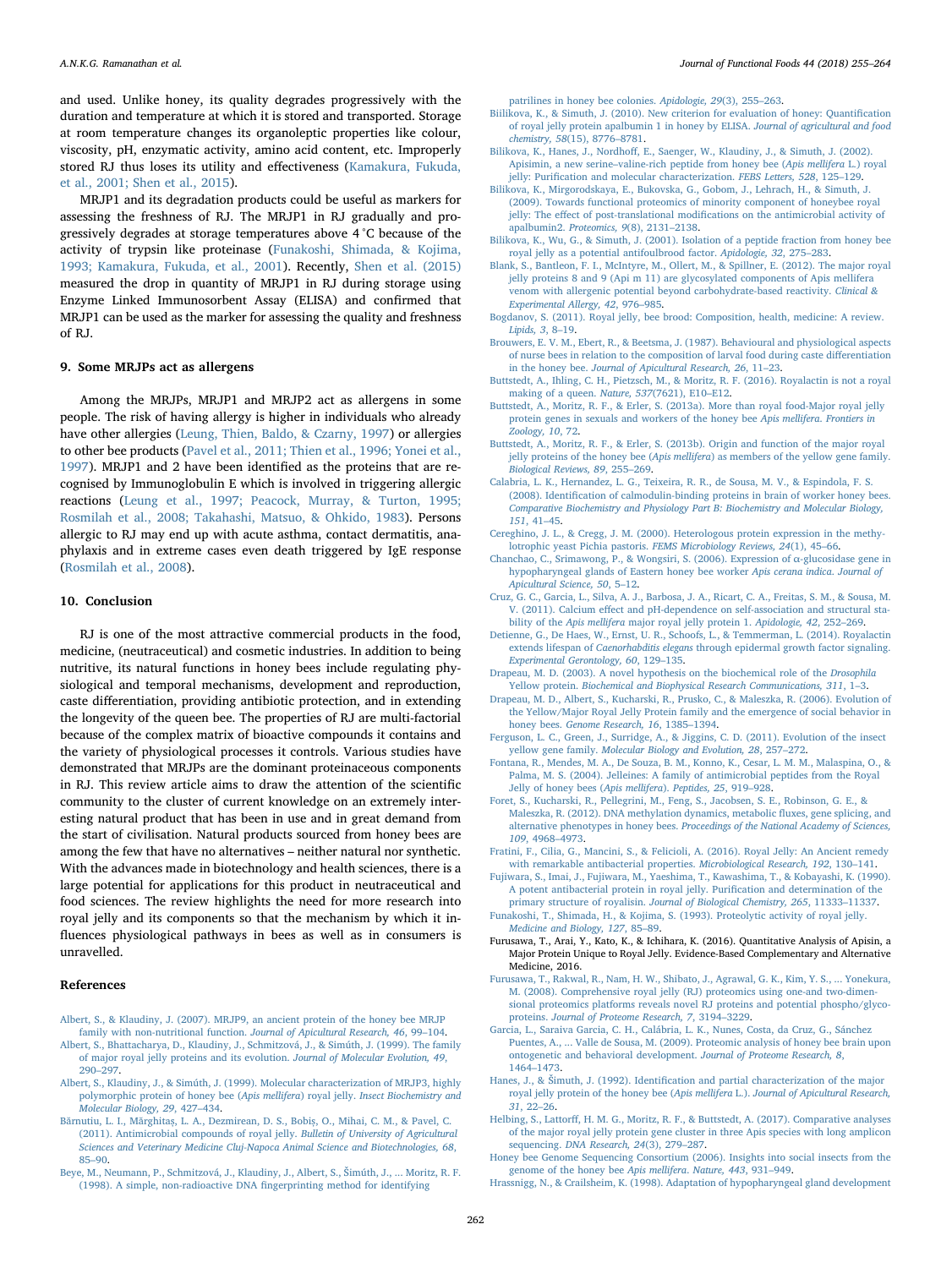[to the brood status of honey bee \(](http://refhub.elsevier.com/S1756-4646(18)30088-4/h0175)Apis mellifera L.) colonies. Journal of Insect [Physiology, 44](http://refhub.elsevier.com/S1756-4646(18)30088-4/h0175), 929–939.

- <span id="page-8-4"></span>[Huang, Z. Y., & Otis, G. W. \(1989\). Factors determining hypopharyngeal gland activity of](http://refhub.elsevier.com/S1756-4646(18)30088-4/h0180) [worker honey bees \(](http://refhub.elsevier.com/S1756-4646(18)30088-4/h0180)Apis mellifera L.). Insectes Sociaux, 36, 264–276.
- <span id="page-8-3"></span>[Huo, X., Wu, B., Feng, M., Han, B., Fang, Y., Hao, Y., ... Qi, Y. \(2016\). Proteomic analysis](http://refhub.elsevier.com/S1756-4646(18)30088-4/h0185) [reveals the molecular underpinnings of mandibular gland development and lipid](http://refhub.elsevier.com/S1756-4646(18)30088-4/h0185) [metabolism in two lines of honey bees \(Apis mellifera ligustica\).](http://refhub.elsevier.com/S1756-4646(18)30088-4/h0185) Journal of Proteome [Research, 15](http://refhub.elsevier.com/S1756-4646(18)30088-4/h0185)(9), 3342–3357.
- <span id="page-8-37"></span>[Ibarra-Herrera, C. C., Torres-Acosta, M. A., Mendoza-Ochoa, G. I., Aguilar-Yañez, J. M., &](http://refhub.elsevier.com/S1756-4646(18)30088-4/h0190) [Rito-Palomares, M. \(2014\). Recovery of major royal jelly protein 1 expressed in](http://refhub.elsevier.com/S1756-4646(18)30088-4/h0190) [Pichia pastoris in aqueous two-phase systems.](http://refhub.elsevier.com/S1756-4646(18)30088-4/h0190) Journal of Chemical Technology and [Biotechnology, 89](http://refhub.elsevier.com/S1756-4646(18)30088-4/h0190), 941–947.
- <span id="page-8-11"></span>[Imjongjirak, C., Klinbunga, S., & Sittipraneed, S. \(2005\). Cloning, expression and genomic](http://refhub.elsevier.com/S1756-4646(18)30088-4/h0195) [organization of genes encoding major royal jelly protein 1 and 2 of the honey bee](http://refhub.elsevier.com/S1756-4646(18)30088-4/h0195) (Apis cerana). [BMB Reports, 38](http://refhub.elsevier.com/S1756-4646(18)30088-4/h0195), 49–57.
- <span id="page-8-35"></span>[Judova, J., Klaudiny, J., & Simuth, J. \(1998\). Preparation of recombinant most abundant](http://refhub.elsevier.com/S1756-4646(18)30088-4/h0200) protein MRJP1 of royal jelly. [Section Cellular and Molecular Biology, 6](http://refhub.elsevier.com/S1756-4646(18)30088-4/h0200), 777–784.
- <span id="page-8-38"></span>[Judova, J., Sutka, R., Klaudiny, J., Liskova, D., Ow, D. W., & Simuth, J. \(2004\).](http://refhub.elsevier.com/S1756-4646(18)30088-4/h0205) [Transformation of tobacco plants with cDNA encoding honey bee royal jelly MRJP1.](http://refhub.elsevier.com/S1756-4646(18)30088-4/h0205) [Biologia Plantarum, 48](http://refhub.elsevier.com/S1756-4646(18)30088-4/h0205), 185.
- <span id="page-8-8"></span>[Kamakura, M. \(2011\). Royalactin induces queen di](http://refhub.elsevier.com/S1756-4646(18)30088-4/h0215)fferentiation in honey bees. Nature, 473[, 478](http://refhub.elsevier.com/S1756-4646(18)30088-4/h0215)–483.
- <span id="page-8-16"></span>[Kamakura, M., & Sakaki, T. \(2006\). A hypopharyngeal gland protein of the worker](http://refhub.elsevier.com/S1756-4646(18)30088-4/h0220) [honeybee Apis mellifera L. enhances proliferation of primary-cultured rat hepato](http://refhub.elsevier.com/S1756-4646(18)30088-4/h0220)[cytes and suppresses apoptosis in the absence of serum.](http://refhub.elsevier.com/S1756-4646(18)30088-4/h0220) Protein Expression and Purifi[cation, 45](http://refhub.elsevier.com/S1756-4646(18)30088-4/h0220)(2), 307–314.
- <span id="page-8-14"></span>[Kamakura, M., Fukuda, T., Fukushima, M., & Yonekura, M. \(2001\). Storage-dependent](http://refhub.elsevier.com/S1756-4646(18)30088-4/h0225) [degradation of 57-kDa protein in royal jelly: A possible marker for freshness.](http://refhub.elsevier.com/S1756-4646(18)30088-4/h0225) [Bioscience, Biotechnology, and Biochemistry, 65](http://refhub.elsevier.com/S1756-4646(18)30088-4/h0225), 277–284.
- <span id="page-8-29"></span>[Kamakura, M., Suenobu, N., & Fukushima, M. \(2001\). Fifty-seven-kDa protein in royal](http://refhub.elsevier.com/S1756-4646(18)30088-4/h0230) [jelly enhances proliferation of primary cultured rat hepatocytes and increases al](http://refhub.elsevier.com/S1756-4646(18)30088-4/h0230)[bumin production in the absence of serum.](http://refhub.elsevier.com/S1756-4646(18)30088-4/h0230) Biochemical and Biophysical Research [Communications, 282](http://refhub.elsevier.com/S1756-4646(18)30088-4/h0230), 865–874.
- [Kimura, M., Kimura, Y., Tsumura, K., Okihara, K., Sugimoto, H., Yamada, H., & Yonekura,](http://refhub.elsevier.com/S1756-4646(18)30088-4/h0235) [M. \(2003\). 350-kDa royal jelly glycoprotein \(apisin\), which stimulates proliferation](http://refhub.elsevier.com/S1756-4646(18)30088-4/h0235) of human monocytes, bears the β[1-3galactosylated N-glycan: Analysis of the N-gly](http://refhub.elsevier.com/S1756-4646(18)30088-4/h0235)cosylation site. [Bioscience, biotechnology, and Biochemistry, 67](http://refhub.elsevier.com/S1756-4646(18)30088-4/h0235), 2055–2058.
- <span id="page-8-19"></span>Kimura, [Y., Kajiyama, S. I., Kanaeda, J., Izukawa, T., & Yonekura, M. \(1996\). N-linked](http://refhub.elsevier.com/S1756-4646(18)30088-4/h0240) [sugar chain of 55-kDa royal jelly glycoprotein.](http://refhub.elsevier.com/S1756-4646(18)30088-4/h0240) Bioscience, Biotechnology, and [Biochemistry, 60](http://refhub.elsevier.com/S1756-4646(18)30088-4/h0240)(12), 2099–2102.
- <span id="page-8-23"></span>[Klaudiny, J., Hanes, J., Kulifajova, J., Albert, S., & Simuth, J. \(1994\). Molecular cloning of](http://refhub.elsevier.com/S1756-4646(18)30088-4/h0245) [two cDNAs from the head of the nurse honey bee \(](http://refhub.elsevier.com/S1756-4646(18)30088-4/h0245)Apis mellifera L.) for coding related proteins of royal jelly. [Journal of Apicultural Research, 33](http://refhub.elsevier.com/S1756-4646(18)30088-4/h0245), 105–111.
- <span id="page-8-18"></span>[Klaudiny, J., Kulifajová, J., Crailsheim, K., & Simuth, J. \(Kulifajová et al., 1994b\). New](http://refhub.elsevier.com/S1756-4646(18)30088-4/h0250) [approach to the study of division of labour in the honey bee colony \(](http://refhub.elsevier.com/S1756-4646(18)30088-4/h0250)Apis mellifera L.). [Apidologie, 25](http://refhub.elsevier.com/S1756-4646(18)30088-4/h0250), 596–600.
- <span id="page-8-0"></span>[Knecht, D., & Kaatz, H. H. \(1990\). Patterns of larval food production by hypopharyngeal](http://refhub.elsevier.com/S1756-4646(18)30088-4/h0255) [glands in adult worker honey bees.](http://refhub.elsevier.com/S1756-4646(18)30088-4/h0255) Apidologie, 21, 457–468.
- <span id="page-8-32"></span>[Kohno, K., Okamoto, I., Norie, A. R. A. I., Iwaki, K., Ikeda, M., & Kurimoto, M. \(2004\).](http://refhub.elsevier.com/S1756-4646(18)30088-4/h0260) [Royal jelly inhibits the production of proin](http://refhub.elsevier.com/S1756-4646(18)30088-4/h0260)flammatory cytokines by activated macrophages. [Bioscience, Biotechnology, and Biochemistry, 68](http://refhub.elsevier.com/S1756-4646(18)30088-4/h0260), 138–145.
- <span id="page-8-13"></span>[Kubo, T., Sasaki, M., Nakamura, J., Sasagawa, H., Ohashi, K., Takeuchi, H., & Natori, S.](http://refhub.elsevier.com/S1756-4646(18)30088-4/h0265) [\(1996\). Change in the Expression of Hypopharyngeal-Gland Proteins of the Worker](http://refhub.elsevier.com/S1756-4646(18)30088-4/h0265) Honey bees (Apis mellifera L.) with Age and/or Role. [Journal of Biochemistry, 119](http://refhub.elsevier.com/S1756-4646(18)30088-4/h0265), 291–[295](http://refhub.elsevier.com/S1756-4646(18)30088-4/h0265).
- <span id="page-8-1"></span>[Kucharski, R., Maleszka, J., Foret, S., & Maleszka, R. \(2008\). Nutritional control of re](http://refhub.elsevier.com/S1756-4646(18)30088-4/h0270)[productive status in honey bees via DNA methylation.](http://refhub.elsevier.com/S1756-4646(18)30088-4/h0270) Science, 319, 1827–1830.
- <span id="page-8-17"></span>[Kucharski, R., Maleszka, R., Hayward, D. C., & Ball, E. E. \(1998\). A royal jelly protein is](http://refhub.elsevier.com/S1756-4646(18)30088-4/h0275) [expressed in a subset of Kenyon cells in the mushroom bodies of the honey bee brain.](http://refhub.elsevier.com/S1756-4646(18)30088-4/h0275) [Naturwissenschaften, 85](http://refhub.elsevier.com/S1756-4646(18)30088-4/h0275), 343–346.
- <span id="page-8-36"></span>[Kukuruzinska, M. A., Bergh, M. L. E., & Jackson, B. J. \(1987\). Protein glycosylation in](http://refhub.elsevier.com/S1756-4646(18)30088-4/h0280) yeast. [Annual Review of Biochemistry, 56](http://refhub.elsevier.com/S1756-4646(18)30088-4/h0280), 915–944.
- [Lercker, G., Caboni, M. F., Vecchi, M. A., Sabatini, A. G., & Nanetti, A. \(1993\).](http://refhub.elsevier.com/S1756-4646(18)30088-4/h0285)
- <span id="page-8-41"></span>[Caratterizzazione dei principali costituenti della gelatina reale.](http://refhub.elsevier.com/S1756-4646(18)30088-4/h0285) Apicoltura, 8, 27–37. [Leung, R., Thien, F. C., Baldo, B., & Czarny, D. \(1997\). Royal jelly](http://refhub.elsevier.com/S1756-4646(18)30088-4/h0290)–induced asthma and [anaphylaxis: Clinical characteristics and immunological correlations.](http://refhub.elsevier.com/S1756-4646(18)30088-4/h0290) Journal Allergy
- <span id="page-8-22"></span>[& Clinical Immunology, 96](http://refhub.elsevier.com/S1756-4646(18)30088-4/h0290), 1004–1007. [Li, J., Wang, T., Zhang, Z., & Pan, Y. \(2007\). Proteomic analysis of royal jelly from three](http://refhub.elsevier.com/S1756-4646(18)30088-4/h0295) strains of western honey bees (Apis mellifera). [Journal of Agricultural and Food](http://refhub.elsevier.com/S1756-4646(18)30088-4/h0295) [Chemistry, 55](http://refhub.elsevier.com/S1756-4646(18)30088-4/h0295), 8411–8422.
- <span id="page-8-33"></span>Liu, [H., Wang, Z. L., Tian, L. Q., Qin, Q. H., Wu, X. B., Yan, W. Y., & Zeng, Z. J. \(2014\).](http://refhub.elsevier.com/S1756-4646(18)30088-4/h0300) Transcriptome diff[erences in the hypopharyngeal gland between Western Honey bees](http://refhub.elsevier.com/S1756-4646(18)30088-4/h0300) (Apis mellifera[\) and Eastern Honey bees \(](http://refhub.elsevier.com/S1756-4646(18)30088-4/h0300)Apis cerana). BMC Genomics, 15, 744.
- [Liu, H., Wang, Z. L., Zhou, L. B., & Zeng, Z. \(2015\). Quantitative analysis of the genes](http://refhub.elsevier.com/S1756-4646(18)30088-4/h0305) aff[ecting development of the hypopharyngeal gland in honey bees \(](http://refhub.elsevier.com/S1756-4646(18)30088-4/h0305)Apis mellifera L.). [Sociobiology, 62](http://refhub.elsevier.com/S1756-4646(18)30088-4/h0305), 412–416.
- <span id="page-8-39"></span>Ma, X., Yang, S., Jin, W., Zhao, Y., Ma, H., & Luan, W. (2012). Construction of a recombinant major royal jelly protein 1 (MRJP1) expression vector for mammary gland-specific expression. In Biomedical Engineering and Biotechnology (iCBEB), 2012 International Conference on (pp. 988–991). IEEE.
- Majtán, J., Kováčová, E., Bíliková, K., & Š[imúth, J. \(2006\). The immunostimulatory e](http://refhub.elsevier.com/S1756-4646(18)30088-4/h0315)ffect of the recombinant apalbumin 1–[major honey bee royal jelly protein - on TNF](http://refhub.elsevier.com/S1756-4646(18)30088-4/h0315)α release. [International Immunopharmacology, 6](http://refhub.elsevier.com/S1756-4646(18)30088-4/h0315), 269–278.
- <span id="page-8-27"></span>[Majtan, J., Kumar, P., Majtan, T., Walls, A. F., & Klaudiny, J. \(2009\). E](http://refhub.elsevier.com/S1756-4646(18)30088-4/h0320)ffect of honey and [its major royal jelly protein 1 on cytokine and MMP-9 mRNA transcripts in human](http://refhub.elsevier.com/S1756-4646(18)30088-4/h0320) keratinocytes. [Experimental Dermatology, 19](http://refhub.elsevier.com/S1756-4646(18)30088-4/h0320), e73–e79.
- <span id="page-8-24"></span>[Malecová, B., Ramser, J., O'Brien, J. K., Janitz, M., Júdová, J., Lehrach, H., &](http://refhub.elsevier.com/S1756-4646(18)30088-4/h0325) Šimúth, J. (2003). Honey bee (Apis mellifera [L.\) mrjp gene family: Computational analysis of](http://refhub.elsevier.com/S1756-4646(18)30088-4/h0325) [putative promoters and genomic structure of mrjp1, the gene coding for the most](http://refhub.elsevier.com/S1756-4646(18)30088-4/h0325) [abundant protein of larval food.](http://refhub.elsevier.com/S1756-4646(18)30088-4/h0325) Gene, 303, 165–175.
- <span id="page-8-26"></span>[Mandacaru, S. C., do Vale, L. H., Vahidi, S., Xiao, Y., Skinner, O. S., Ricart, C. A., ...](http://refhub.elsevier.com/S1756-4646(18)30088-4/h0330) [Konermann, L. \(2017\). Characterizing the structure and oligomerization of major](http://refhub.elsevier.com/S1756-4646(18)30088-4/h0330) [royal jelly protein 1 \(MRJP1\) by mass spectrometry and complementary biophysical](http://refhub.elsevier.com/S1756-4646(18)30088-4/h0330) tools. [Biochemistry, 56](http://refhub.elsevier.com/S1756-4646(18)30088-4/h0330)(11), 1645–1655.
- <span id="page-8-15"></span>[Moriyama, T., Ito, A., Omote, S., Miura, Y., & Tsumoto, H. \(2015\). Heat resistant char](http://refhub.elsevier.com/S1756-4646(18)30088-4/h0335)[acteristics of major royal jelly protein 1 \(MRJP1\) oligomer.](http://refhub.elsevier.com/S1756-4646(18)30088-4/h0335) PloS one, 10(5), [e0119169.](http://refhub.elsevier.com/S1756-4646(18)30088-4/h0335)
- [Nash, W. G. \(1976\). Patterns of pigmentation color states regulated by the y locus in](http://refhub.elsevier.com/S1756-4646(18)30088-4/h0340) Drosophila melanogaster. [Developmental Biology, 48](http://refhub.elsevier.com/S1756-4646(18)30088-4/h0340), 336–343.
- <span id="page-8-20"></span>[Nozaki, R., Tamura, S., Ito, A., Moriyama, T., Yamaguchi, K., & Kono, T. \(2012\). A rapid](http://refhub.elsevier.com/S1756-4646(18)30088-4/h0345) [method to isolate soluble royal jelly proteins.](http://refhub.elsevier.com/S1756-4646(18)30088-4/h0345) Food Chemistry, 134, 2332–2337.
- <span id="page-8-28"></span>Ohashi, [K., Natori, S., & Kubo, T. \(1997\). Change in the Mode of Gene Expression of the](http://refhub.elsevier.com/S1756-4646(18)30088-4/h0350) [Hypopharyngeal Gland Cells with an Age-dependent Role Change of the Worker](http://refhub.elsevier.com/S1756-4646(18)30088-4/h0350) Honey bee Apis mellifera L. [European Journal of Biochemistry, 249](http://refhub.elsevier.com/S1756-4646(18)30088-4/h0350), 797–802.
- [Ohashi, K., Sasaki, M., Sasagawa, H., Nakamura, J., Natori, S., & Kubo, T. \(2000\).](http://refhub.elsevier.com/S1756-4646(18)30088-4/h0355) Functional fl[exibility of the honey bee hypopharyngeal gland in a dequeened colony.](http://refhub.elsevier.com/S1756-4646(18)30088-4/h0355) [Zoological Science, 17](http://refhub.elsevier.com/S1756-4646(18)30088-4/h0355)(8), 1089–1094.
- [Okamoto, I., Taniguchi, Y., Kunikata, T., Kohno, K., Iwaki, K., Ikeda, M., & Kurimoto, M.](http://refhub.elsevier.com/S1756-4646(18)30088-4/h0360) [\(2003\). Major royal jelly protein 3 modulates immune responses in vitro and in vivo.](http://refhub.elsevier.com/S1756-4646(18)30088-4/h0360) [Life Sciences, 73](http://refhub.elsevier.com/S1756-4646(18)30088-4/h0360), 2029–2045.
- <span id="page-8-2"></span>Örösi-P<sup>1</sup>, Z. (1957). The role of the mandibular glands of the honey bee. Bee World, 38(3), 70–[73](http://refhub.elsevier.com/S1756-4646(18)30088-4/h0365).
- <span id="page-8-42"></span>[Pavel, C. I., Marghitas, L. A., Bobi](http://refhub.elsevier.com/S1756-4646(18)30088-4/h0370)ş, O., Dezmirean, D. S., Şapcaliu, A., Radoi, I., & Madaş, [M. N. \(2011\). Biological activities of royal jelly-review.](http://refhub.elsevier.com/S1756-4646(18)30088-4/h0370) Scientific Papers Animal [Science and Biotechnologies, 44](http://refhub.elsevier.com/S1756-4646(18)30088-4/h0370), 108–118.
- [Peacock, S., Murray, V., & Turton, C. \(1995\). Respiratory distress and royal jelly.](http://refhub.elsevier.com/S1756-4646(18)30088-4/h0375) BMJ. [British Medical Journal, 311](http://refhub.elsevier.com/S1756-4646(18)30088-4/h0375), 1472.
- [Peiren, N., de Graaf, D. C., Vanrobaeys, F., Danneels, E. L., Devreese, B., Van Beeumen, J.,](http://refhub.elsevier.com/S1756-4646(18)30088-4/h0380) [& Jacobs, F. J. \(2008\). Proteomic analysis of the honey bee worker venom gland](http://refhub.elsevier.com/S1756-4646(18)30088-4/h0380) [focusing on the mechanisms of protection against tissue damage.](http://refhub.elsevier.com/S1756-4646(18)30088-4/h0380) Toxicon, 52, 72–83.
- [Peixoto, L. G., Calábria, L. K., Garcia, L., Capparelli, F. E., Goulart, L. R., de Sousa, M. V.,](http://refhub.elsevier.com/S1756-4646(18)30088-4/h0385) & Espindola, F. S. (2009). Identifi[cation of major royal jelly proteins in the brain of](http://refhub.elsevier.com/S1756-4646(18)30088-4/h0385) the honey bee Apis mellifera. [Journal of Insect Physiology, 55](http://refhub.elsevier.com/S1756-4646(18)30088-4/h0385), 671–677.
- <span id="page-8-5"></span>[Qi, Y., Fan, P., Hao, Y., Han, B., Fang, Y., Feng, M., ... Li, J. \(2015\). Phosphoproteomic](http://refhub.elsevier.com/S1756-4646(18)30088-4/h0390) [analysis of protein phosphorylation networks in the hypopharyngeal gland of honey](http://refhub.elsevier.com/S1756-4646(18)30088-4/h0390) bee workers (Apis mellifera ligustica). [Journal of Proteome Research, 14](http://refhub.elsevier.com/S1756-4646(18)30088-4/h0390), 4647–4661.
- <span id="page-8-30"></span>[Qu, N., Jiang, J., Sun, L., Lai, C., Sun, L., & Wu, X. \(2008\). Proteomic characterization of](http://refhub.elsevier.com/S1756-4646(18)30088-4/h0395) [royal jelly proteins in Chinese \(](http://refhub.elsevier.com/S1756-4646(18)30088-4/h0395)Apis cerana cerana) and European (Apis mellifera) honey bees. [Biochemistry \(Moscow\), 73](http://refhub.elsevier.com/S1756-4646(18)30088-4/h0395), 676.
- <span id="page-8-34"></span>[Ramadan, M. F., & Al-Ghamdi, A. \(2012\). Bioactive compounds and health-promoting](http://refhub.elsevier.com/S1756-4646(18)30088-4/h0400) [properties of royal jelly: A review.](http://refhub.elsevier.com/S1756-4646(18)30088-4/h0400) Journal of Functional Foods, 4, 39–52.
- Rembold, [H., & Dietz, A. \(1966\). Biologically active substances in royal jelly.](http://refhub.elsevier.com/S1756-4646(18)30088-4/h0405) Vitamins & [Hormones, 23](http://refhub.elsevier.com/S1756-4646(18)30088-4/h0405), 359–382.
- <span id="page-8-21"></span>[Rosmilah, M., Shahnaz, M., Patel, G., Lock, J., Rahman, D., Masita, A., & Noormalin, A.](http://refhub.elsevier.com/S1756-4646(18)30088-4/h0410) [\(2008\). Characterization of major allergens of royal jelly](http://refhub.elsevier.com/S1756-4646(18)30088-4/h0410) Apis mellifera. Tropical [Biomedicine, 25](http://refhub.elsevier.com/S1756-4646(18)30088-4/h0410), 243–251.
- [Sabatini, A. G., Marcazzan, G. L., Caboni, M. F., Bogdanov, S., & Almeida-Muradian, L.](http://refhub.elsevier.com/S1756-4646(18)30088-4/h0415) [\(2009\). Quality and standardisation of royal jelly.](http://refhub.elsevier.com/S1756-4646(18)30088-4/h0415) Journal of ApiProduct and [ApiMedical Science, 1](http://refhub.elsevier.com/S1756-4646(18)30088-4/h0415), 1–6.
- <span id="page-8-6"></span>[Sano, O., Kunikata, T., Kohno, K., Iwaki, K., Ikeda, M., & Kurimoto, M. \(2004\).](http://refhub.elsevier.com/S1756-4646(18)30088-4/h0420) [Characterization of royal jelly proteins in both Africanized and European honey bees](http://refhub.elsevier.com/S1756-4646(18)30088-4/h0420) (Apis mellifera[\) by two-dimensional gel electrophoresis.](http://refhub.elsevier.com/S1756-4646(18)30088-4/h0420) Journal of Agricultural and [Food Chemistry, 52](http://refhub.elsevier.com/S1756-4646(18)30088-4/h0420), 15–20.
- <span id="page-8-9"></span>[Santos, K. S., dos Santos, L. D., Mendes, M. A., de Souza, B. M., Malaspina, O., & Palma, M.](http://refhub.elsevier.com/S1756-4646(18)30088-4/h0425) S. (2005). Profi[ling the proteome complement of the secretion from hypopharyngeal](http://refhub.elsevier.com/S1756-4646(18)30088-4/h0425) [gland of Africanized nurse-honey bees \(](http://refhub.elsevier.com/S1756-4646(18)30088-4/h0425)Apis mellifera L.). Insect Biochemistry and [Molecular Biology, 35](http://refhub.elsevier.com/S1756-4646(18)30088-4/h0425), 85–91.
- <span id="page-8-7"></span>Scarselli, R., Donadio, E., Giuff[rida, M. G., Fortunato, D., Conti, A., Balestreri, E., ...](http://refhub.elsevier.com/S1756-4646(18)30088-4/h0430) [Felicioli, A. \(2005\). Towards royal jelly proteome.](http://refhub.elsevier.com/S1756-4646(18)30088-4/h0430) Proteomics, 5, 769–776.
- <span id="page-8-10"></span>Schmitzova, J., Klaudiny, J., Albert, S., Schroder, W., Schreckengost, W., Hanes, J., [Simuth, J. \(1998\). A family of major royal jelly proteins of the honey bee](http://refhub.elsevier.com/S1756-4646(18)30088-4/h0435) Apis mellifera L. [Cellular and Molecular Life Sciences, 54](http://refhub.elsevier.com/S1756-4646(18)30088-4/h0435), 1020–1030.
- [Schönleben, S., Sickmann, A., Mueller, M. J., & Reinders, J. \(2007\). Proteome analysis of](http://refhub.elsevier.com/S1756-4646(18)30088-4/h0440) Apis mellifera royal jelly. [Analytical and Bioanalytical Chemistry, 389](http://refhub.elsevier.com/S1756-4646(18)30088-4/h0440), 1087.
- <span id="page-8-40"></span>[Shen, L. R., Wang, Y. R., Zhai, L., Zhou, W. X., Tan, L. L., Li, M. L., ... Xiao, F. \(2015\).](http://refhub.elsevier.com/S1756-4646(18)30088-4/h0445) [Determination of royal jelly freshness by ELISA with a highly speci](http://refhub.elsevier.com/S1756-4646(18)30088-4/h0445)fic anti-apalbumin 1, major royal jelly protein 1 antibody. [Journal of Zhejiang University Science B, 16](http://refhub.elsevier.com/S1756-4646(18)30088-4/h0445), 155–[166](http://refhub.elsevier.com/S1756-4646(18)30088-4/h0445).
- <span id="page-8-25"></span>[Shen, L., Zhang, W., Jin, F., Zhang, L., Chen, Z., Liu, L., & Li, D. \(2010\). Expression of](http://refhub.elsevier.com/S1756-4646(18)30088-4/h0450) [recombinant AccMRJP1 protein from royal jelly of Chinese Honey bee in](http://refhub.elsevier.com/S1756-4646(18)30088-4/h0450) Pichia pastoris [and its proliferation activity in an insect cell line.](http://refhub.elsevier.com/S1756-4646(18)30088-4/h0450) Journal of Agricultural and [Food Chemistry, 58](http://refhub.elsevier.com/S1756-4646(18)30088-4/h0450), 9190–9197.
- [Shinkhede, M. M., & Tembhare, D. B. \(2009\). Royal Jelly Protein and Lipid Composition](http://refhub.elsevier.com/S1756-4646(18)30088-4/h0455) in Apis cerana indica F. [International Journal of Industrial Entomology, 18](http://refhub.elsevier.com/S1756-4646(18)30088-4/h0455), 139–142.
- [Simpson, J., Riedel, I. B., & Wilding, N. \(1968\). Invertase in the hypopharyngeal glands of](http://refhub.elsevier.com/S1756-4646(18)30088-4/h0460) the honey bee. [Journal of Apicultural Research, 7](http://refhub.elsevier.com/S1756-4646(18)30088-4/h0460), 29–36.
- <span id="page-8-31"></span>[Simuth, J. \(1998\). Molecular and functional properties of royal jelly proteins.](http://refhub.elsevier.com/S1756-4646(18)30088-4/h0465) Chemical [Papers-Slovak Academy of Sciences, 52](http://refhub.elsevier.com/S1756-4646(18)30088-4/h0465), 311 311-311.
- <span id="page-8-12"></span>Š[imúth, J. \(2001\). Some properties of the main protein of honey bee \(](http://refhub.elsevier.com/S1756-4646(18)30088-4/h0470)Apis mellifera) royal jelly. [Apidologie, 32](http://refhub.elsevier.com/S1756-4646(18)30088-4/h0470), 69–80.
- Š[imuth, J., Bíliková, K., & Kovácová, E. \(2003\). Royal Jelly proteins as a tool for devel](http://refhub.elsevier.com/S1756-4646(18)30088-4/h0475)[opment of functional ingredients for health.](http://refhub.elsevier.com/S1756-4646(18)30088-4/h0475) Apimondia, 24, 656.